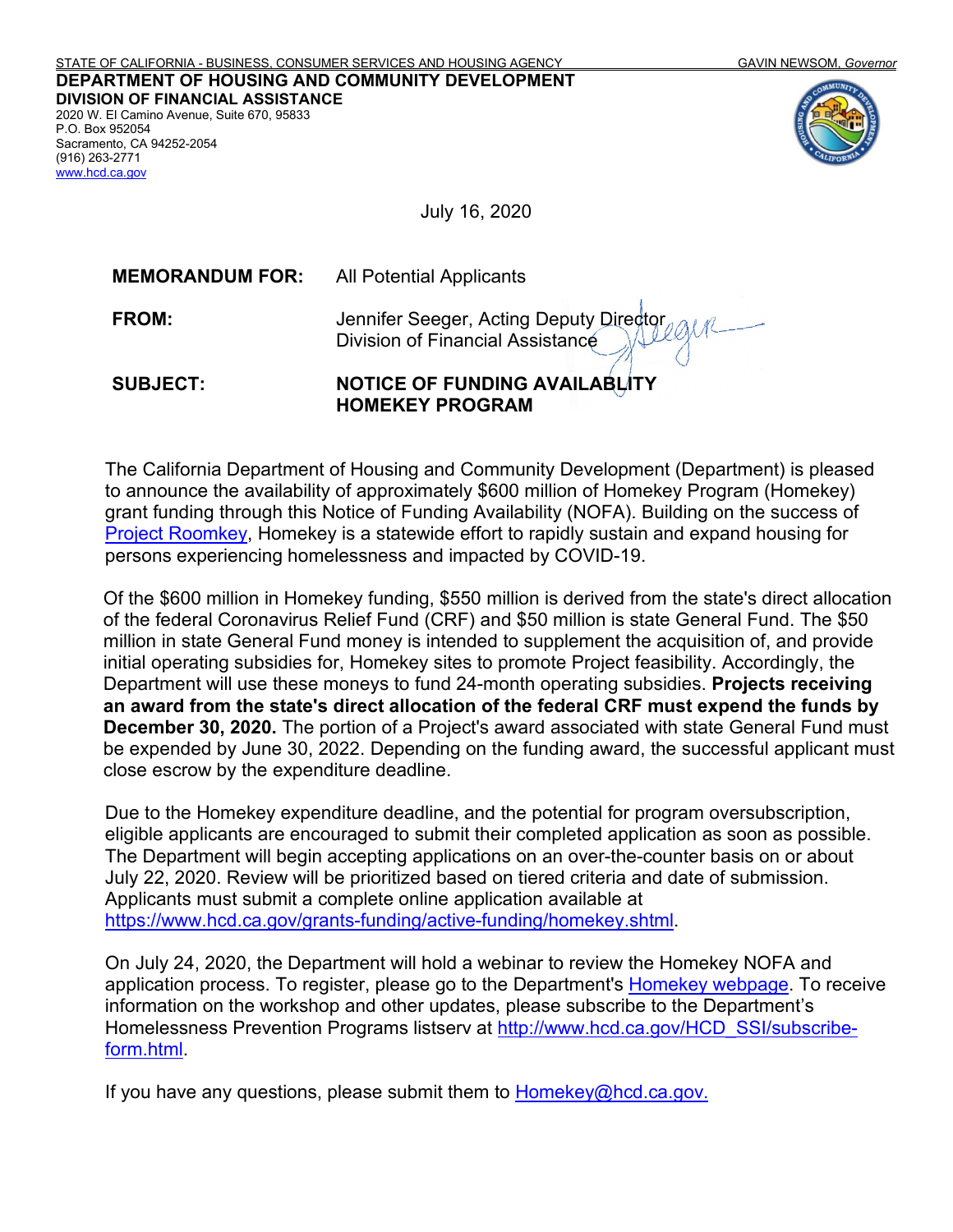# **Homekey Program**

# **2020 Notice of Funding Availability**



# **State of California**

# **Governor Gavin Newsom**

# **Lourdes M. Castro Ramirez, Secretary Business, Consumer Services and Housing Agency**

# **Gustavo Velasquez, Director Department of Housing and Community Development**

2020 West El Camino Avenue, Sacramento, CA 95833 Telephone: (916) 263-2771 Website: https://www.hcd.ca.gov/grants-funding/active-funding/homekey.shtml

Homekey Program Email: Homekey@hcd.ca.gov

July 16, 2020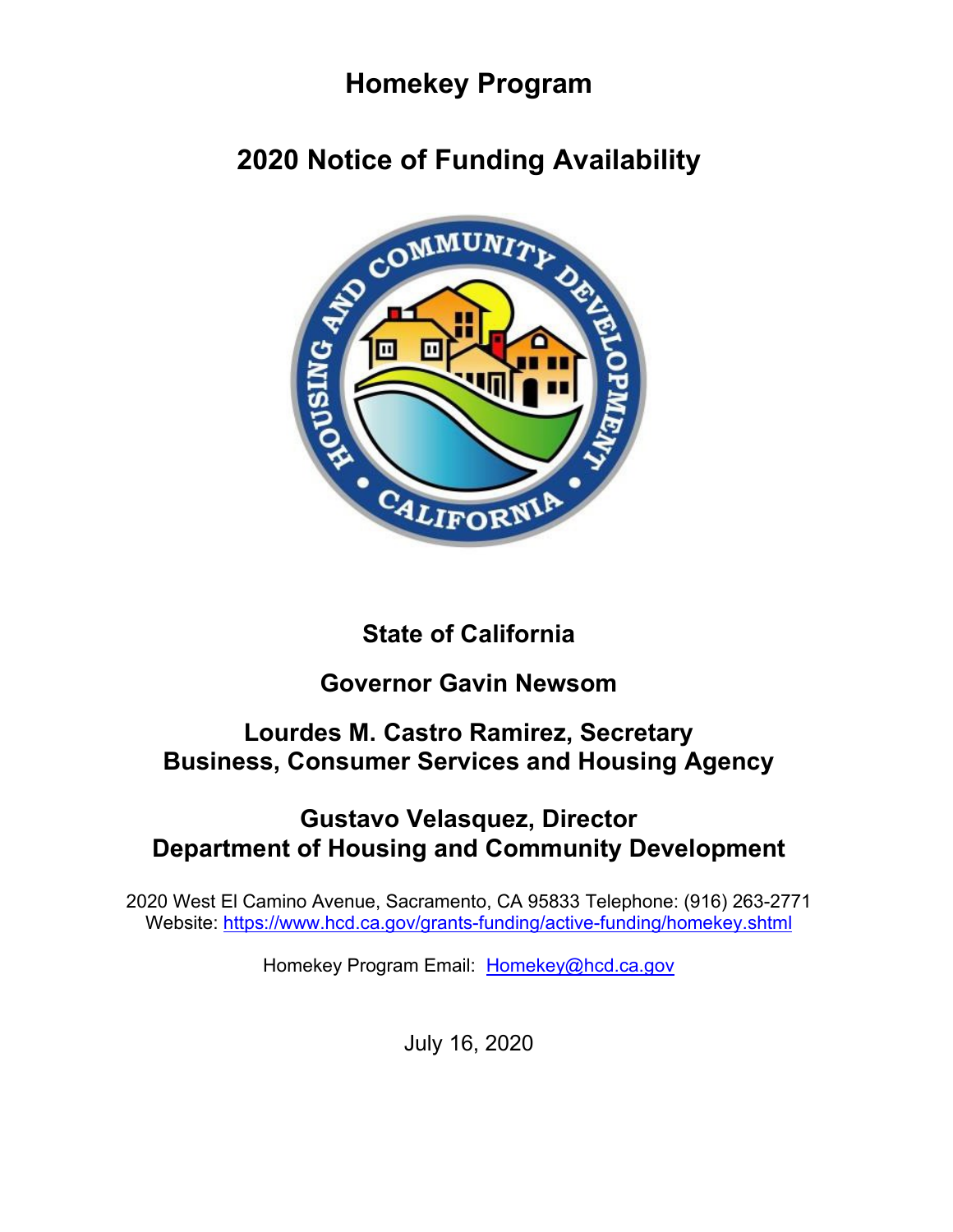# Contents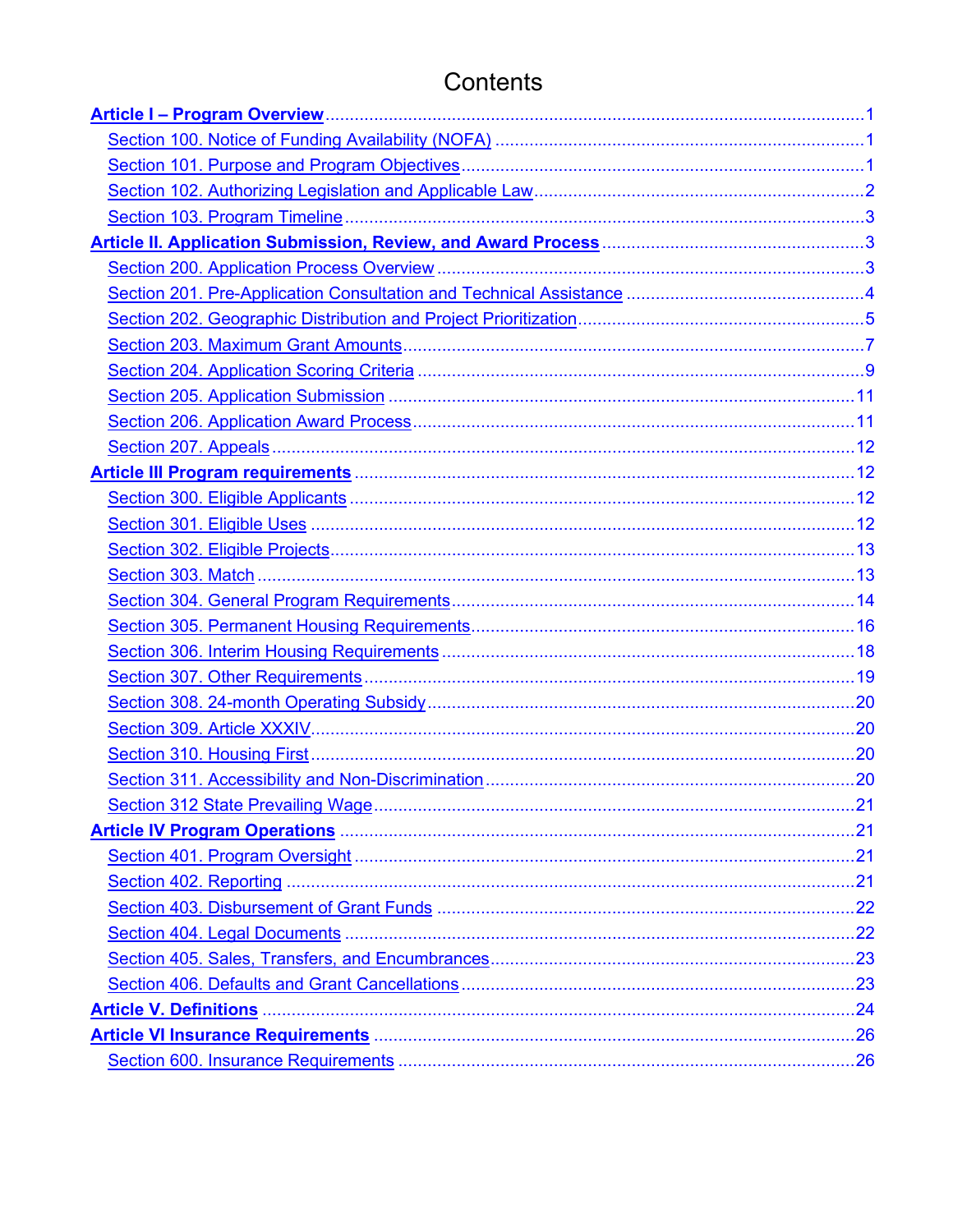## **HOMEKEY PROGRAM NOTICE OF FUNDING AVAILABILITY**

#### **Article I – Program Overview**

## Section 100. Notice of Funding Availability (NOFA)

The California Department of Housing and Community Development (Department) is announcing the availability of approximately \$600 million in Homekey funding to rapidly sustain and expand the inventory of housing for people experiencing homelessness or at risk of homelessness and impacted by COVID-19. The COVID-19 pandemic has exacerbated existing community needs and inequalities. In many communities, homelessness was already experienced disproportionately by race and other protected classes and persons experiencing homelessness are at increased risk of infection and death due to COVID-19. The Centers for Disease Control and Prevention is also reporting that evidence points to disproportionate impacts by race and ethnicity for COVID-19 hospitalization and death. As of June 12, age-adjusted hospitalization rates are highest among non-Hispanic American Indian or Alaska Native (5 times white persons) and non-Hispanic Black persons (5 times white persons), followed by Hispanic or Latino persons (4 times white persons).

Homekey is an opportunity for local public agencies to purchase motels and a broad range of other housing types in order to increase their community's capacity to respond to homelessness and the current COVID-19 pandemic. While Homekey builds off the success of Project Roomkey, applications are not limited to Project Roomkey sites.

Of the \$600 million in Homekey grant funds, \$550 million is derived from the state's direct allocation of the federal Coronavirus Aid Relief Funds (CRF) and \$50 million is derived from the state's General Fund to supplement the acquisition of and to provide initial operating subsidies for, Homekey sites.

Each Homekey allocation has the following expenditure deadlines:

• **The \$550 million in CRF must be expended by December 30, 2020.** The Department recognizes this expenditure deadline is challenging; however, the deadline is a requirement of federal CRF funding. The Department will provide ongoing support to assist Grantees in meeting the expenditure deadline and has already developed an accelerated application and award process.

**NOTE**: For Projects that involve an acquisition and are receiving CRF awards, Grantees must expend the funds by the expenditure deadline and the Project escrow must be closed by December 30, 2020.

### • **The \$50 million in state General Funds must be expended by June 30, 2022.**

#### Section 101. Purpose and Program Objectives

The purpose of the Homekey program is to provide grant funding to Eligible Applicants and facilitate a partnership with the state to quickly acquire or rehabilitate or master lease a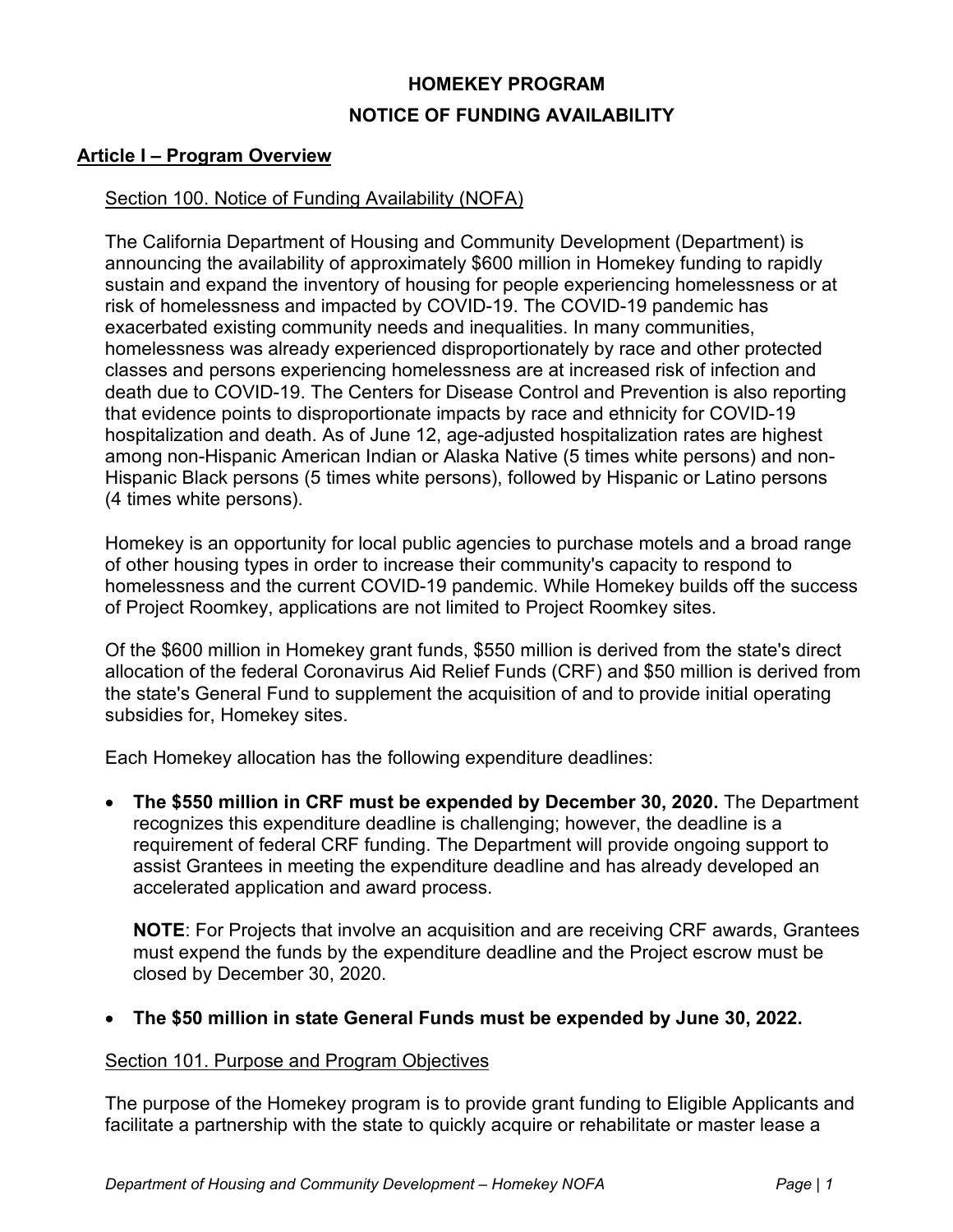variety of housing types. Once developed, these projects will provide interim or permanent housing options for persons experiencing homelessness and who are also at risk of COVID-19. For this NOFA, people experiencing homelessness or who are at risk of experiencing homelessness are considered inherently "impacted by COVID-19," as they are most likely to have a lower life expectancy, be at a higher risk of infectious and chronic illness, and suffer from substance abuse and poor health. The Target Population may also have the same underlying medical conditions that result in increased risk for severe illness from COVID-19. Additionally, Homekey recognizes the disproportionate racial impacts of homelessness and COVID-19 and encourages Eligible Applicants to examine disproportionate impact in their own communities and to develop strategies to address these impacts.

#### Section 102. Authorizing Legislation and Applicable Law

Assembly Bill No. 83 (2019-2020 Reg. Sess.) created the statutory basis for Homekey by adding section 50675.1.1 to the Health and Safety Code and exempted certain Homekey Projects from the California Environmental Quality Act (CEQA) by adding section 50675.1.2 to the Health and Safety Code.

Health and Safety Code section 50675.1.1, subdivision (d) states, "The Department of Housing and Community Development may adopt guidelines for the expenditure of the funds appropriated to the Department [for Homekey]. The guidelines shall not be subject to the requirements of Chapter 3.5 (commencing with Section 11340) of Part 1 of Division 3 of Title 2 of the Government Code."

The Multifamily Housing Program (MHP) (Chapter 6.7 (commencing with Section 50675) of Part 2 of Division 31 of the Health and Safety Code), and as subsequently amended, is hereby incorporated by reference. In accordance with Health and Safety Code section 50675.1.1, subdivision (c), in the event of a conflict between this NOFA and the Multifamily Housing Program, the provisions of this NOFA are controlling.

The MHP Final Guidelines (MHP Guidelines), effective June 19, 2019, and as subsequently amended, are hereby incorporated by reference. In the event of a conflict between any of the MHP Guidelines and this NOFA, the provisions of this NOFA are controlling.

This NOFA establishes the terms, conditions, forms, procedures, and other mechanisms that the Department deems necessary to exercise its powers and to perform its duties pursuant to MHP in relation to Homekey.

The Department reserves the limited right to amend this NOFA after the close of the application period. Such right does not extend to material provisions of the application submission, review, and award process (e.g., scoring and tiering criteria). Post-NOFA amendments will take immediate effect and will govern the Standard Agreement process. After Standard Agreements have been executed, the Department will only amend this NOFA as necessary to provide clarification or to avoid a conflict of law.

The matters set forth herein are regulatory mandates and are adopted as regulations that have the dignity of statutes (*Ramirez v. Yosemite Water Company, Inc.* (1999) 20 Cal.4th 785, 799 [85 Cal.Rptr.2d 844]).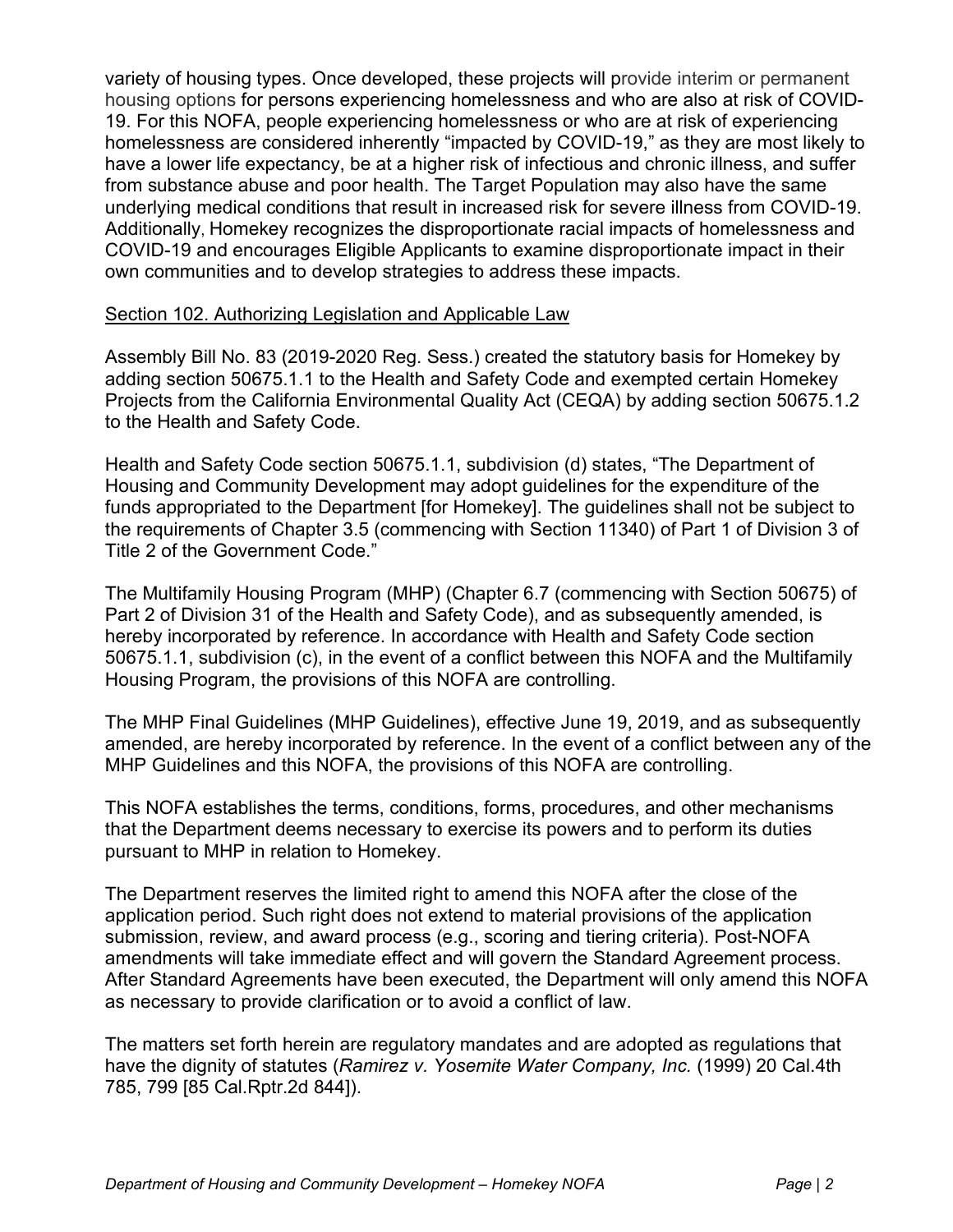### Section 103. Program Timeline

Homekey funds will be initially available to Eligible Applicants on an over-the-counter basis. Applications will be accepted from the release of this NOFA until September 29, 2020. The Department is also reserving a priority application period to allow for geographic equity in the disbursement of funds. The following table summarizes the Homekey program anticipated timeline.

| <b>NOFA</b> release                                               | July 16, 2020                                                                |
|-------------------------------------------------------------------|------------------------------------------------------------------------------|
| Stakeholder Call                                                  | July 16, 2020                                                                |
| Stakeholder Webinar                                               | July 24, 2020                                                                |
| Pre-application consultations and the priority application period | July 16 - August 13, 2020                                                    |
| Final application due date                                        | September 29, 2020                                                           |
| Award announcements                                               | Rolling (Starting August 2020)                                               |
| Final awards issued                                               | October 2020                                                                 |
| Standard agreements mailed                                        | Upon submittal of required<br>information and documentation                  |
| The Department redeploys unutilized funds                         | November 2020                                                                |
| <b>CRF</b> expenditure deadline                                   | December 30, 2020                                                            |
| <b>Grantee Expenditure and Program Report</b>                     | Feb 1, 2021                                                                  |
| State General Funds expenditure deadline                          | June 30, 2022                                                                |
| State General Funds expenditure report due dates                  | January 31, 2021<br>٠<br>July 31, 2021<br>January 31, 2022,<br>July 31, 2022 |

#### Table 1: Anticipated timeline for Homekey applications

The Department reserves the right to make adjustments to the projected timeline at any time.

### **Article II. Application Submission, Review, and Award Process**

#### Section 200. Application Process Overview

The Homekey application is available electronically on the Homekey webpage. **The Department anticipates releasing the Homekey application on or about July 22, 2020.**

- i. Applications for this NOFA will be received and reviewed on a rolling, over-thecounter basis until the CRF and the state General Fund moneys are committed.
- ii. Applications will be prioritized as described in Section 202.
- iii. The Department will evaluate applications for compliance with the minimum program requirements set forth in Section 304 and depending on the proposed Project Applicants should review requirements in Sections 304, 305, and 306. See the Homekey Application Process Flowchart at the end of this Section.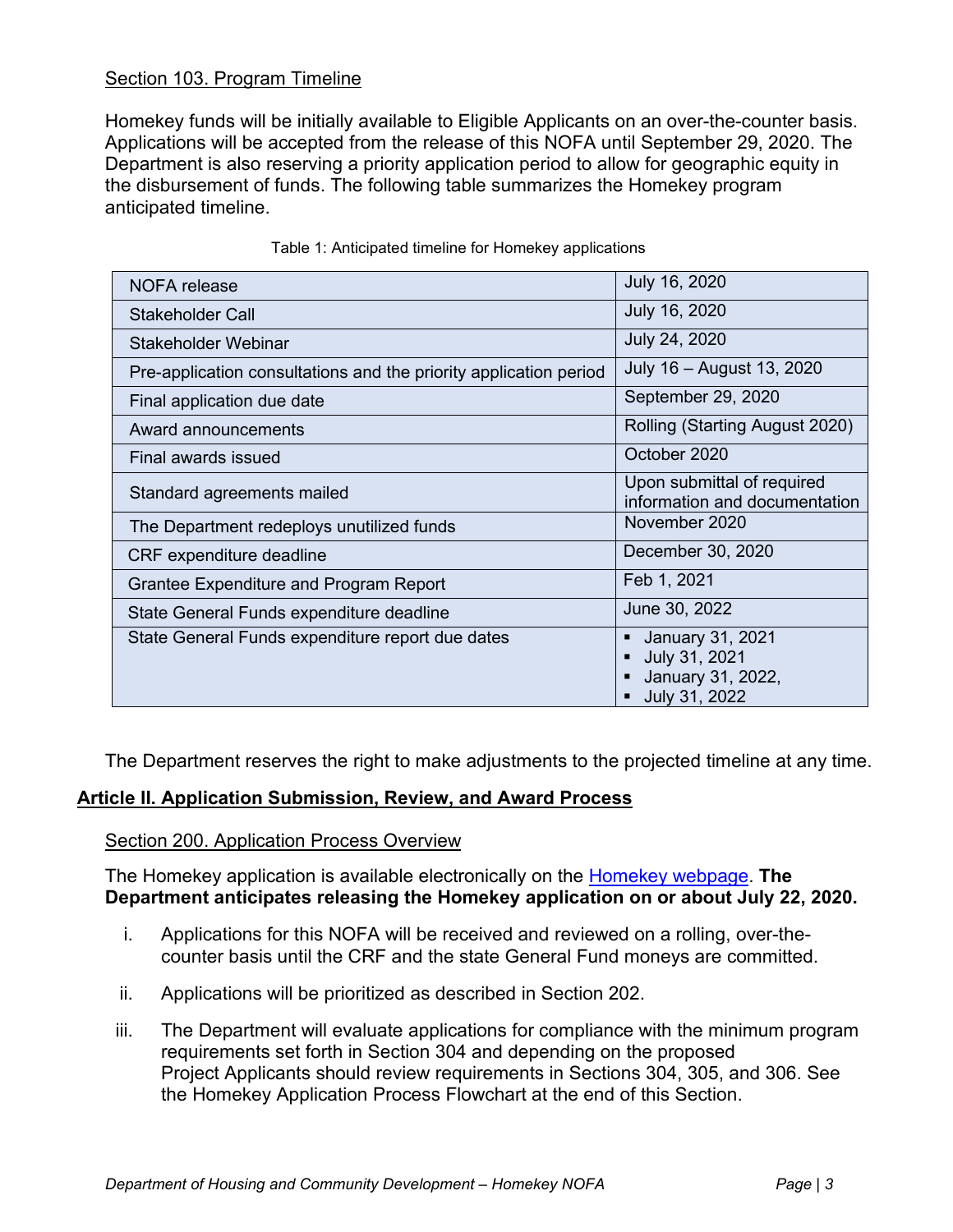- iv. After each Applicant has been certified to meet the minimum program requirements, to be considered for a funding award, each Project must receive a minimum overall score of 110 points, as outlined in Section 204.
- v. The Department reserves the right to do the following:
	- a. Score an application as submitted even if information is missing from the application; and/or
	- b. Request clarification of unclear or ambiguous statements made in an application or request additional clarifying documentation or information.



Chart 1: Homekey Application Process Flowchart

### Section 201. Pre-Application Consultation and Technical Assistance

The Department requires all Applicants to engage in a pre-application consultation with the Department and/or the Department of General Services (DGS) prior to submitting an application. The consultation will allow the prospective Applicant to discuss the proposed Project, along with other applicable programmatic considerations, including those related to site acquisition, CEQA, land use and land entitlements, and long-term financing approaches. Application consultations will be available upon the release of this NOFA and may be requested by emailing Homekey@hcd.ca.gov.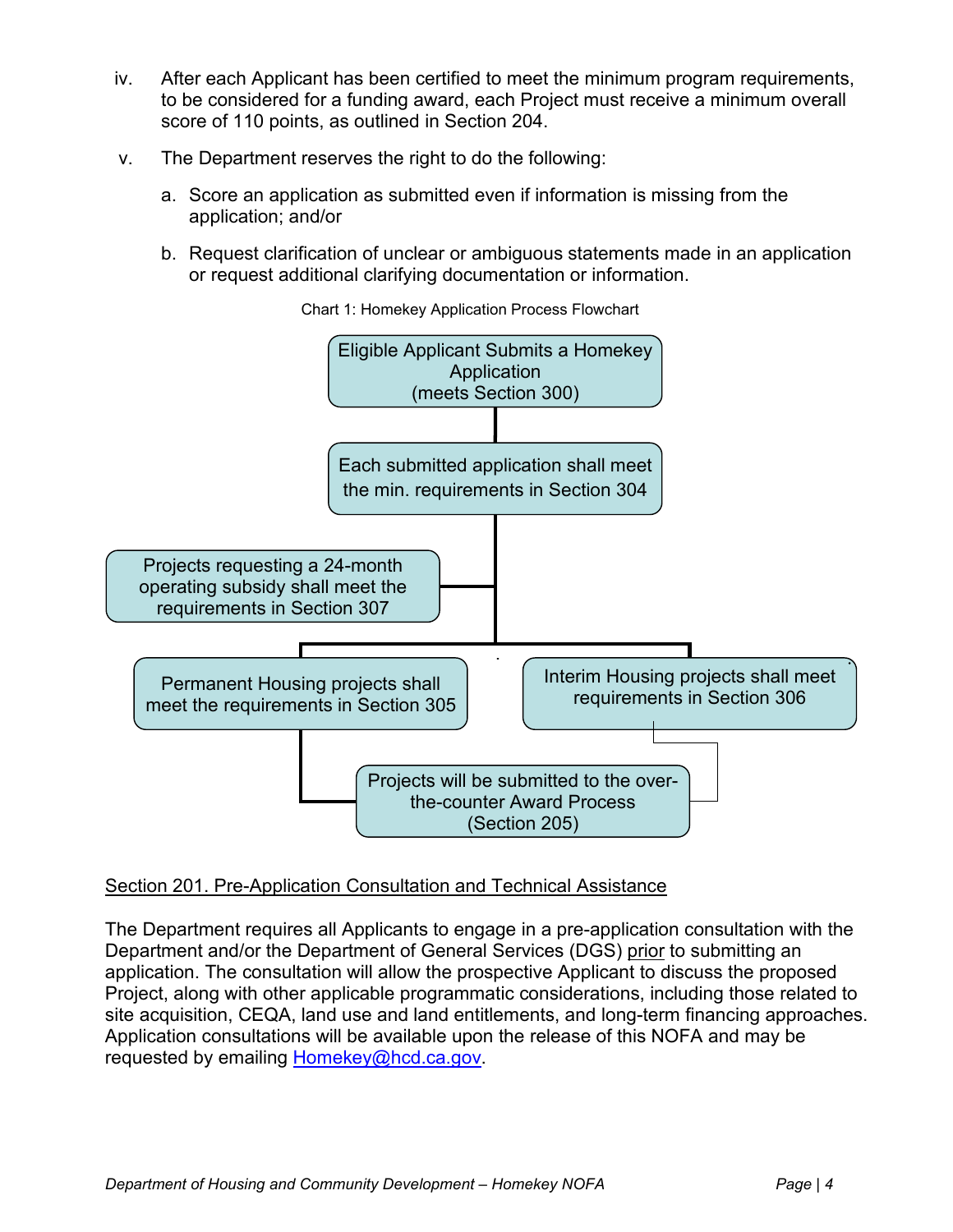## Section 202. Geographic Distribution and Project Prioritization

COVID-19 impacts people who are experiencing or who are at risk of homelessness throughout California. As such, the Department would like to ensure jurisdictions throughout the state have an equitable opportunity to apply for Homekey funds to protect the health and safety of their most vulnerable residents.

To this end, the Department has divided the state into eight regions, as outlined in Table 2, below. The regions are largely aligned with the various Councils of Government (COGs). As detailed in Table 2, 3, and 4 below, each region has funding reserved on a time-limited basis during the priority application period. Each region's share of the Homekey allocation is calculated based on its proportionate share of the persons experiencing homelessness of both the sheltered and unsheltered 2019 Homeless Point-in-Time counts and extremely lowincome (ELI) renter households that are paying more than 50 percent of their income for rent.

| <b>Counties by Geographic Distribution</b> |                           |                         |                                 |
|--------------------------------------------|---------------------------|-------------------------|---------------------------------|
| <b>Los Angeles County</b>                  | <b>San Joaquin Valley</b> | <b>Central Coast</b>    | <b>Balance of State (Cont.)</b> |
| <b>Bay Area</b>                            | Fresno                    | Monterey                | Mendocino                       |
| Alameda                                    | Kern                      | San Benito              | <b>Modoc</b>                    |
| Contra Costa                               | Kings                     | San Luis Obispo         | Mono                            |
| Marin                                      | Madera                    | Santa Barbara           | Nevada                          |
| Napa                                       | Merced                    | Santa Cruz              | <b>Plumas</b>                   |
| San Francisco                              | San Joaquin               | <b>Balance of State</b> | Shasta                          |
| San Mateo                                  | <b>Stanislaus</b>         | Alpine                  | Sierra                          |
| Santa Clara                                | Tulare                    | <b>Butte</b>            | Siskiyou                        |
| Solano                                     | <b>San Diego County</b>   | Calaveras               | Tehama                          |
| Sonoma                                     | <b>Sacramento Area</b>    | Colusa                  | Trinity                         |
| <b>Southern California</b>                 | Amador                    | Del Norte               | Tuolumne                        |
| Imperial                                   | El Dorado                 | Glenn                   |                                 |
| Orange                                     | <b>Placer</b>             | <b>Humboldt</b>         |                                 |
| Riverside                                  | Sacramento                | <u>Inyo</u>             |                                 |
| San Bernardino                             | Sutter                    | Lake                    |                                 |
| Ventura                                    | Yolo                      | Lassen                  |                                 |
|                                            | Yuba                      | Mariposa                |                                 |

Table 2: Homekey Counties by Region

Table 3: Estimated Homekey Allocations by Region

| <b>Geographic Regions</b>       | <b>PIT</b><br>Count | <b>Severely</b><br>Rent-<br>burdened<br>ELI | <b>CRF</b><br><b>Allocation</b> | <b>GF Allocation</b> |
|---------------------------------|---------------------|---------------------------------------------|---------------------------------|----------------------|
| Los Angeles County              | 58,936              | 415,970                                     | \$161,572,217                   | \$14,688,383         |
| SF Bay Area                     | 35,028              | 213,910                                     | \$91,134,470                    | \$8,284,952          |
| Southern California<br>(w/o LA) | 15.360              | 200.095                                     | \$55,577,540                    | \$5,052,504          |
| San Joaquin Valley              | 10,271              | 105,370                                     | \$32,987,450                    | \$2,998,859          |
| <b>Central Coast</b>            | 8,439               | 38,395                                      | \$20,025,927                    | \$1,820,539          |
| Sacramento Area                 | 8,381               | 73,780                                      | \$25,125,077                    | \$2,284,098          |
| San Diego County                | 8,102               | 94.480                                      | \$27,690,283                    | \$2,517,298          |
| <b>Balance of State</b>         | 7,254               | 32,140                                      | \$17,087,036                    | \$1,553,367          |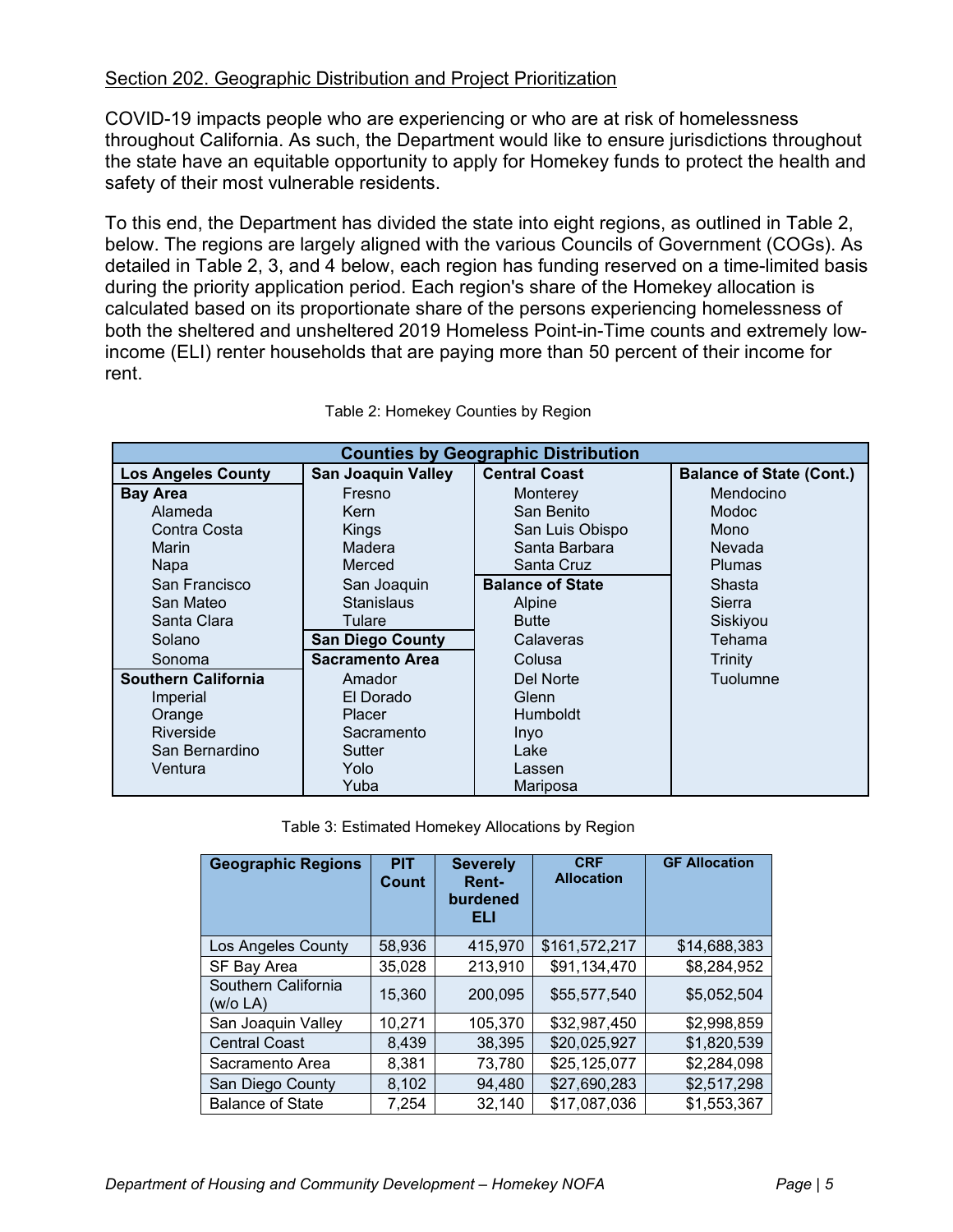Two percent (2%) of the \$550 million in Homekey funds is for Department administrative costs. Twenty percent (20%) of the remaining \$550 million in Homekey funds is being held back by the Department to ensure there is adequate flexibility to issue awards expediently.

| <b>Funding Categories</b>                   | <b>CRF</b>    | <b>General Fund</b> |
|---------------------------------------------|---------------|---------------------|
| <b>Total Homekey Allocation</b>             | \$550,000,000 | \$50,000,000        |
| Administrative at 2%                        | \$11,000,000  | \$1,000,000         |
| Discretionary Set Aside at 20%              | \$107,800,000 | \$9,800,000         |
| <b>Total Geographic Regional Allocation</b> | \$431,200,000 | \$39,200,000        |

| Table 4: Estimated Homekey Allocations |
|----------------------------------------|
|----------------------------------------|

Eligible Applicants who apply within the 30-day priority application period will be grouped into one of the eight geographic regions. The Department will further sort the applications into one of two tiers.

## Tier One*:*

- 1. Tier One applications will be those Projects that: (1) can be occupied within 90 days from the date of acquisition; and (2) are permanent housing or will result in permanent housing as indicated on the application; or
- 2. Tier One projects include Projects that can be occupied within 90 days and used for Interim Housing, provided the project is expected to be developed into permanent housing at a later date **OR** Interim Housing with a coordinated exit strategy adopted by the Continuum of Care to support transitions into other permanent housing. Interim Housing projects shall submit a letter of support from the local Continuum of Care that demonstrates the coordinated exit strategy of the Target Population.

## Tier Two*:*

Tier Two projects are all other Projects and uses, including housing that will be used for interim only and with no expectation of development into permanent housing.

For Projects received within the priority application period, the Department will award Tier One projects meeting the program requirements on a rolling basis, up to the regional cap, on a first-come, first-served basis. Tier Two projects meeting the program requirements will be waitlisted and awarded funding if funds are available, after the priority application period, according to the date stamp. Applications that were received after the priority application period, and that met the specified program requirements, will be awarded according to date stamp, as funds are available.

The Department can reimburse eligible Homekey expenditures that occurred prior to the release of this NOFA. Applicants are encouraged to discuss their options at the required pre-application consultation described in Section 201.

The following table summarizes the Homekey application prioritization process and timeline.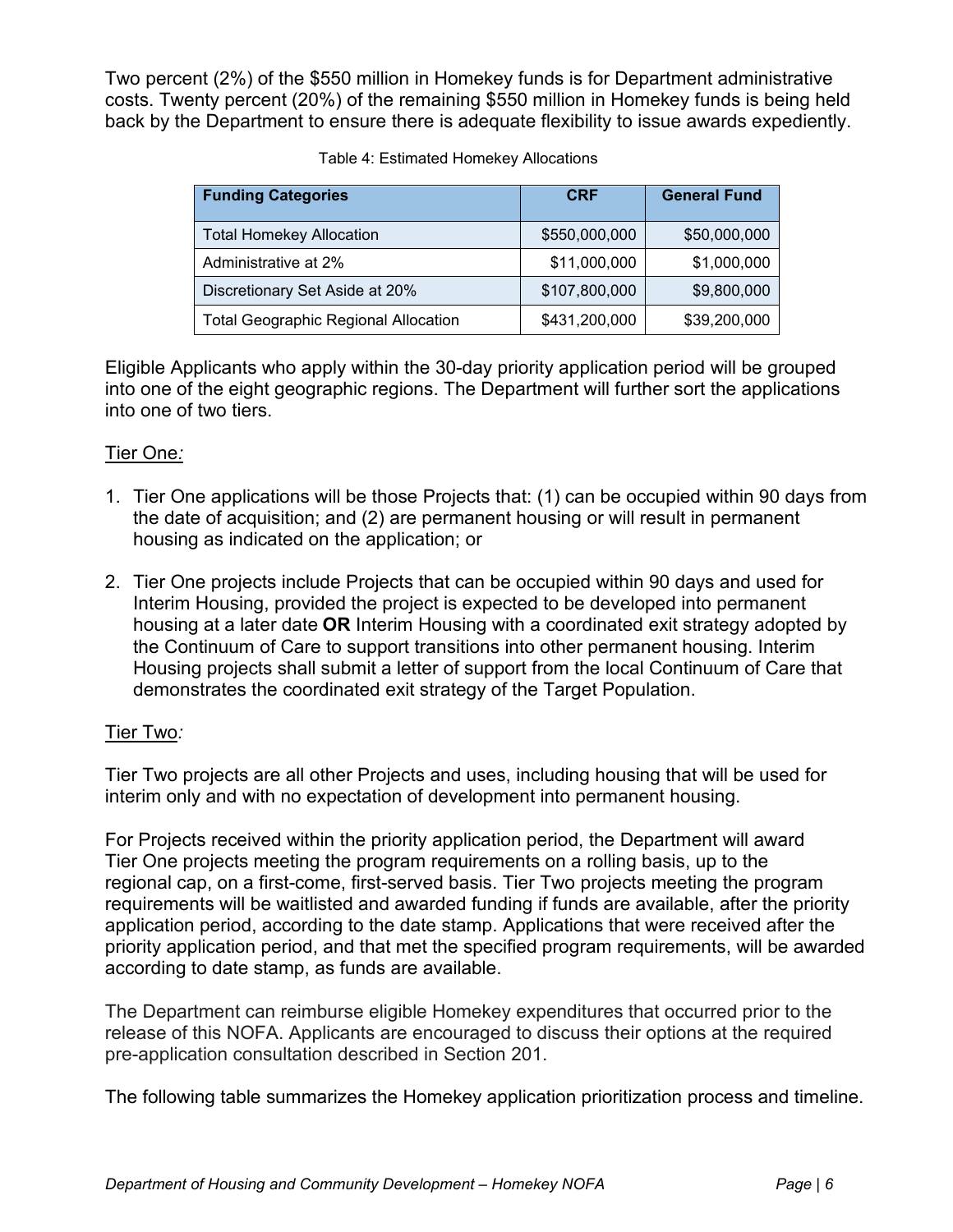|                     | <b>Priority Application</b><br><b>Review Period</b><br>July 16 - August 13                                                                                                                                                         | <b>Review Period 2</b><br>August 14 - September 29                                                                                                                                                                                                                                                                                                                                                                                                                                                                                                                                                                                                                                                                                                                                                                                                           | September 30 -<br><b>December 30, 2020</b>                           |
|---------------------|------------------------------------------------------------------------------------------------------------------------------------------------------------------------------------------------------------------------------------|--------------------------------------------------------------------------------------------------------------------------------------------------------------------------------------------------------------------------------------------------------------------------------------------------------------------------------------------------------------------------------------------------------------------------------------------------------------------------------------------------------------------------------------------------------------------------------------------------------------------------------------------------------------------------------------------------------------------------------------------------------------------------------------------------------------------------------------------------------------|----------------------------------------------------------------------|
| <b>Applications</b> | Sorted by:<br>a. Regions<br>b. Within Regions, by<br>Tier One or Two<br>c. Within Tiers, by a<br>date stamp                                                                                                                        | Sorted by date stamp only<br>(not by region or tier)<br>Note: These applications will<br>be put on a waitlist, and not<br>sorted by Region or Tier.                                                                                                                                                                                                                                                                                                                                                                                                                                                                                                                                                                                                                                                                                                          | No applications<br>submitted during this<br>period will be accepted. |
| <b>Awards</b>       | Pre-application<br>consultations and<br>application review<br>period.<br>The Department will<br>begin awarding Tier<br>One projects meeting<br>threshold within each<br>region on a rolling<br>basis, up to cap for the<br>region. | For applications received through August 13, the<br>Department will continue awarding Tier One projects<br>meeting the Homekey program requirements on a<br>rolling basis, up to the cap for the region. If these Tier<br>One projects are undersubscribed, the Department will<br>award qualified Tier Two projects. If the Tier Two<br>projects are oversubscribed, the Department will award<br>according to date stamp. If Tier Two projects are<br>undersubscribed, The Department will proceed with<br>awards in the following order:<br>a. Any waitlisted applications from other regions<br>received up to August 13, by tier and date stamp.<br>b. Any waitlisted applications received on August 14 or<br>later, by date stamp.<br>For any tiebreaker needed (e.g., applications received<br>on the same date), the Department will use ability to |                                                                      |

### Section 203. Maximum Grant Amounts

For acquisition projects, Homekey will generally fund up to \$100,000 per door, as supported by an appraisal. "Door" refers to the number of units at the time of the acquisition, which may differ from the number of units after a future conversion. For those projects that undergo a future conversion, the number of units may need to be reduced to accommodate kitchenettes and other amenities.

The Department recognizes that some acquisitions may have a higher per-door appraised value in certain high-cost areas. Some properties may also have a higher per-door value because they need less upfront work and already have the necessary amenities to support permanent housing solutions—for example, units with kitchenettes.

To support these efforts, the Department will accept requests from Tier One projects up to \$200,000 per door. However, for this \$200,000 per door maximum, the following applies:

i. The Department will contribute the first \$100,000 per door of the Homekey proposed Project. This contribution does not require a local match.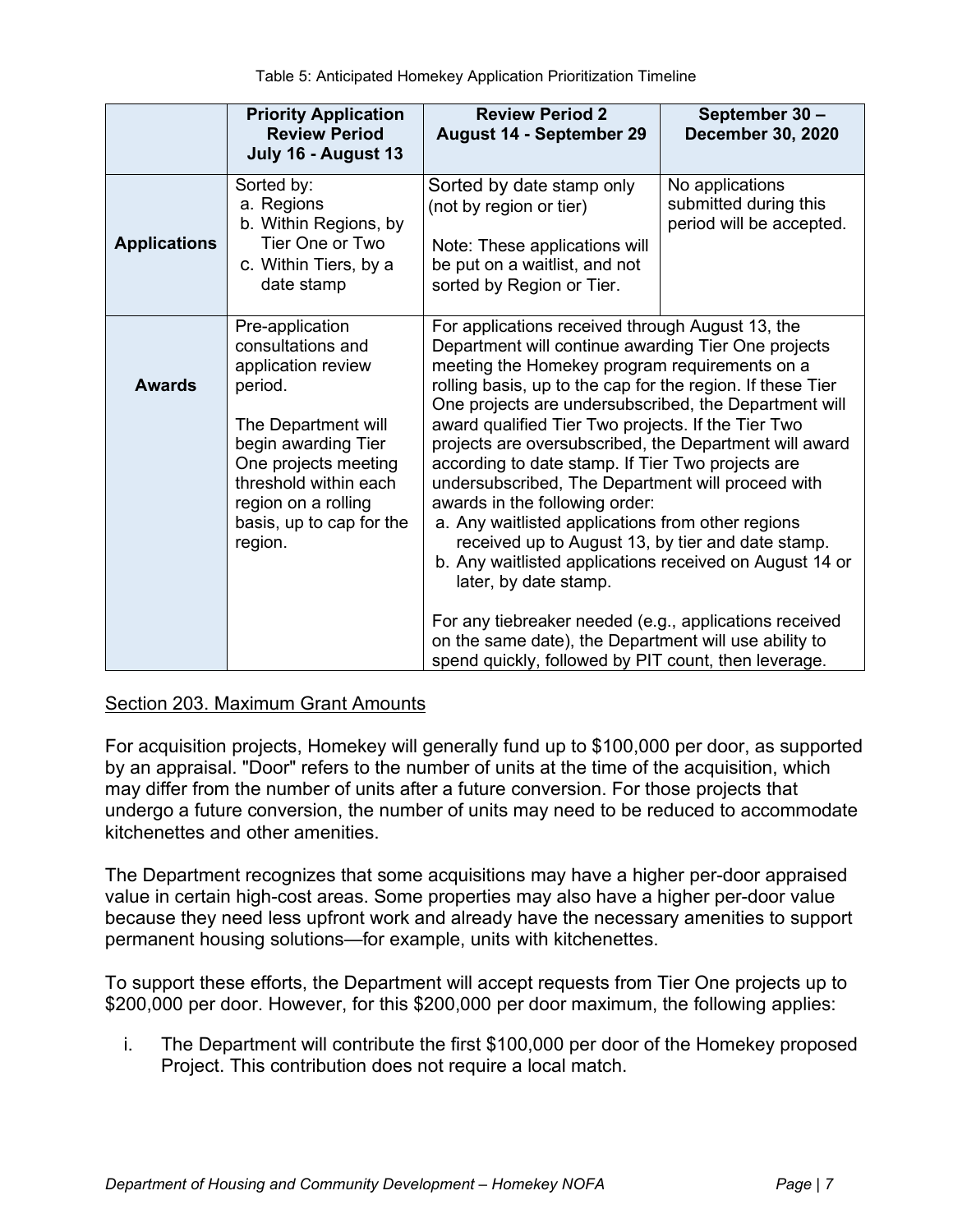- ii. The Eligible Applicant will be required to contribute an identical match of \$50,000 or a 1:1 local match to receive an additional \$50,000 contribution from the Homekey program.
- iii. The Eligible Applicants will be required to contribute \$100,000 or a 2:1 local match to receive an additional \$50,000 contribution from the Homekey program.

| Homekey                           | <b>Eligible Applicant</b><br><b>Contribution</b> | <b>Total Per Door</b> |
|-----------------------------------|--------------------------------------------------|-----------------------|
| <b>FIRST \$100,000</b>            | No Match Required                                | \$100,000             |
| NEXT \$50,000 (TIER ONE PROJECTS) | 1:1, Up to $$50,000$                             | \$200,000             |
| NEXT \$50,000 (TIER ONE PROJECTS) | 2:1, Up to \$100,000                             | \$350,000             |

| Table 6: State contributions to projects |  |  |  |
|------------------------------------------|--|--|--|
|------------------------------------------|--|--|--|

Eligible Applicants can request the highest state contribution of Homekey funds if they meet the following criteria:

- i. The proposed Project meets the Tier One category specified in Section 202.
- ii. The proposed Project is close to permanent occupancy, or there is a clear demonstration of occupying the units with tenants from the Target Population within 90 days of acquisition, e.g., higher purchase price with minimal rehabilitation needed.
- iii. The Department may consider additional criteria unique to the proposed Project that reduce the overall cost of a project when future rehabilitation needs are considered, support catalytic investments in disadvantaged communities without causing displacement, and affirmatively further fair housing.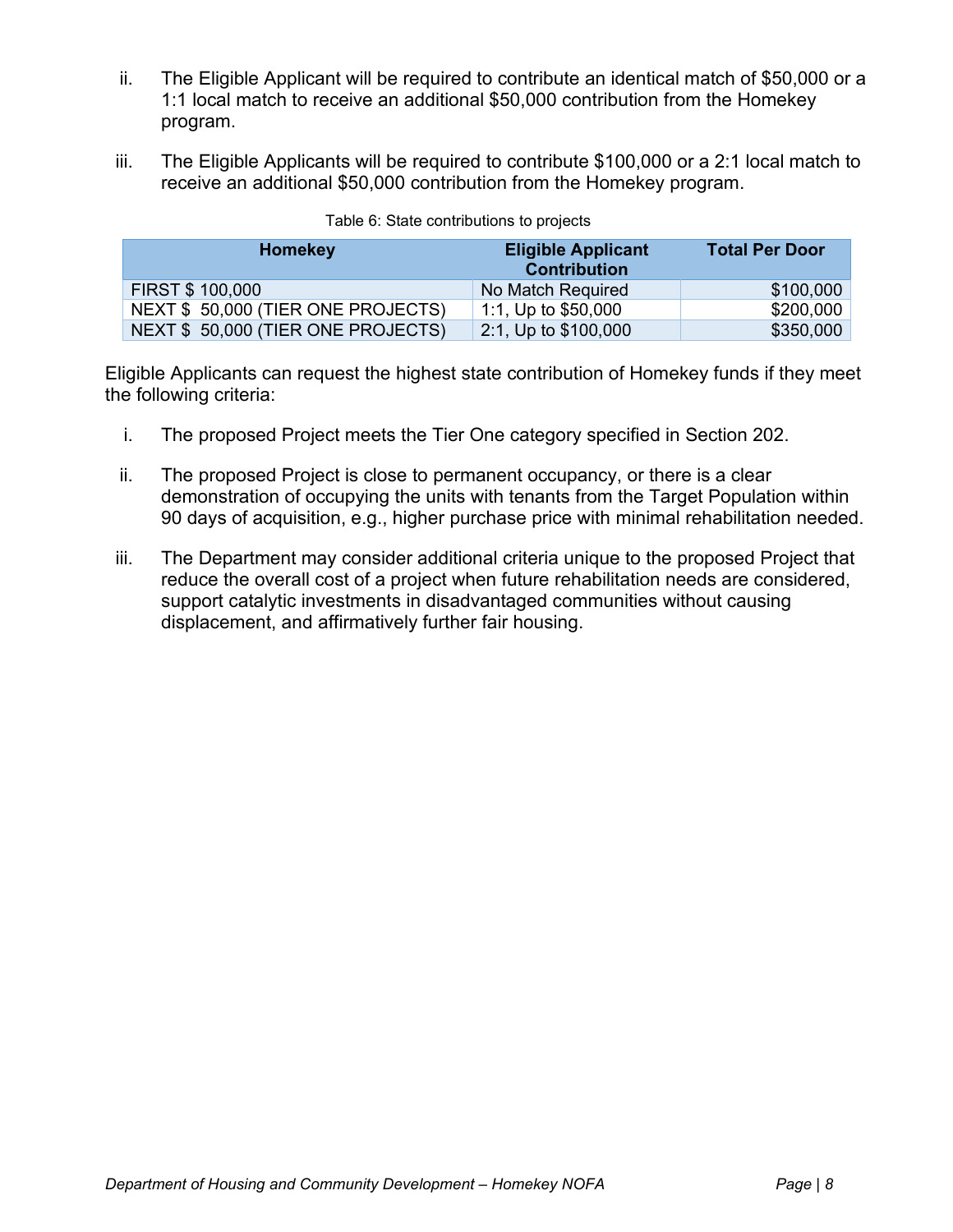## Section 204. Application Scoring Criteria

Applications meeting the minimum program requirements outlined in Article III will require a **minimum score of 110 points to be eligible for funding**. Scores will be based on the following:

| <b>Homekey Application Scoring</b><br><b>Categories and Max Point</b><br><b>Scores</b>                                                                                                                                        | <b>Evaluation Criteria</b>                                                                                                                                                                                                                                                                                                                                                                                                                                                                                                                                                                                                                                                                                                                                                                                                                                                                                                                                                                                                                                                                                                                                                                                                                                                                                               |
|-------------------------------------------------------------------------------------------------------------------------------------------------------------------------------------------------------------------------------|--------------------------------------------------------------------------------------------------------------------------------------------------------------------------------------------------------------------------------------------------------------------------------------------------------------------------------------------------------------------------------------------------------------------------------------------------------------------------------------------------------------------------------------------------------------------------------------------------------------------------------------------------------------------------------------------------------------------------------------------------------------------------------------------------------------------------------------------------------------------------------------------------------------------------------------------------------------------------------------------------------------------------------------------------------------------------------------------------------------------------------------------------------------------------------------------------------------------------------------------------------------------------------------------------------------------------|
|                                                                                                                                                                                                                               | Identification of the site suitable for development and evidence of site<br>а.<br>control, or a plan and timeline for obtaining site control along with other<br>supporting evidence (e.g., letter of intent, an exclusive negotiating<br>agreement, ground lease, etc.). (Up to 20 points)                                                                                                                                                                                                                                                                                                                                                                                                                                                                                                                                                                                                                                                                                                                                                                                                                                                                                                                                                                                                                              |
| 1. Ability to expend funds by<br>December 30, 2020.<br>(Up to 50 points)                                                                                                                                                      | b. A proposed development vision that identifies the financial and<br>regulatory mechanisms to be used to maintain the ongoing<br>affordability of the Project. (Up to 20 points)                                                                                                                                                                                                                                                                                                                                                                                                                                                                                                                                                                                                                                                                                                                                                                                                                                                                                                                                                                                                                                                                                                                                        |
|                                                                                                                                                                                                                               | An overview of the planned and timeline for any required<br>C.<br>entitlements, permits, environmental clearances.<br>(Up to 10 points)                                                                                                                                                                                                                                                                                                                                                                                                                                                                                                                                                                                                                                                                                                                                                                                                                                                                                                                                                                                                                                                                                                                                                                                  |
|                                                                                                                                                                                                                               | Demonstration of the development's team experience to acquire<br>а.<br>and/or rehabilitate and operate the project. (Up to 10 points)                                                                                                                                                                                                                                                                                                                                                                                                                                                                                                                                                                                                                                                                                                                                                                                                                                                                                                                                                                                                                                                                                                                                                                                    |
| 2.<br>Demonstration of the<br>development team's<br>experience and capacity to<br>acquire and operate the<br>Project.<br>(Up to 40 points)                                                                                    | b. A map of how the development team is connected and a description<br>of how the team will work together, e.g., MOU, etc.<br>(Up to 10 points)                                                                                                                                                                                                                                                                                                                                                                                                                                                                                                                                                                                                                                                                                                                                                                                                                                                                                                                                                                                                                                                                                                                                                                          |
|                                                                                                                                                                                                                               | Development, ownership, or operation of a project similar in scope<br>C.<br>and size to the proposed Project. (Up to 10 points)                                                                                                                                                                                                                                                                                                                                                                                                                                                                                                                                                                                                                                                                                                                                                                                                                                                                                                                                                                                                                                                                                                                                                                                          |
|                                                                                                                                                                                                                               | The extent to which the Project can demonstrate the range of on-site<br>d.<br>and off-site supportive services that will be provided to the target<br>population, e.g., mental health services, substance use disorder<br>services, primary health, employment, and other tenancy support<br>services. (Up to 10 points)                                                                                                                                                                                                                                                                                                                                                                                                                                                                                                                                                                                                                                                                                                                                                                                                                                                                                                                                                                                                 |
| 3. A demonstration of how the<br>Project will address racial<br>equity, other systemic<br>inequities, state and federal<br>accessibility requirements,<br>and serve members of the<br>Target Population.<br>(Up to 25 points) | a. Eligible Applicant shall provide non-discrimination statement per<br>Section 311, which references the Fair Employment and Housing<br>Act. The Fair Employment and Housing Act is supported by<br>accompanying regulations, 2 CCR Section 12005 et seq, covering<br>tenant screening and affirmative marketing requirements. Eligible<br>Applicant will also include a description of how the Project will<br>address racial equity and inequities for the target population,<br>including any local disproportionate impact of COVID-19 and<br>homelessness by race and other protected classes. The description<br>should include supporting evidence of the strategies' effectiveness if<br>available. (Up to 15 points)<br>b. The extent to which the Project exceeds the state and<br>federal accessibility requirements set forth Section 311, specifically<br>providing a minimum of 10 percent of units with<br>features accessible to persons with mobility disabilities, as defined in<br>24 C.F.R. Section 8.22 and the parallel ADAAG 2010 and CBC<br>provisions, and a minimum of 4 percent of units with<br>features accessible to persons with hearing or vision disabilities, as<br>defined in 24 C.F.R. Section 8.22 and the parallel ADAAG 2010 and<br>CBC Chapter 11B provisions. (Up to 5 points) |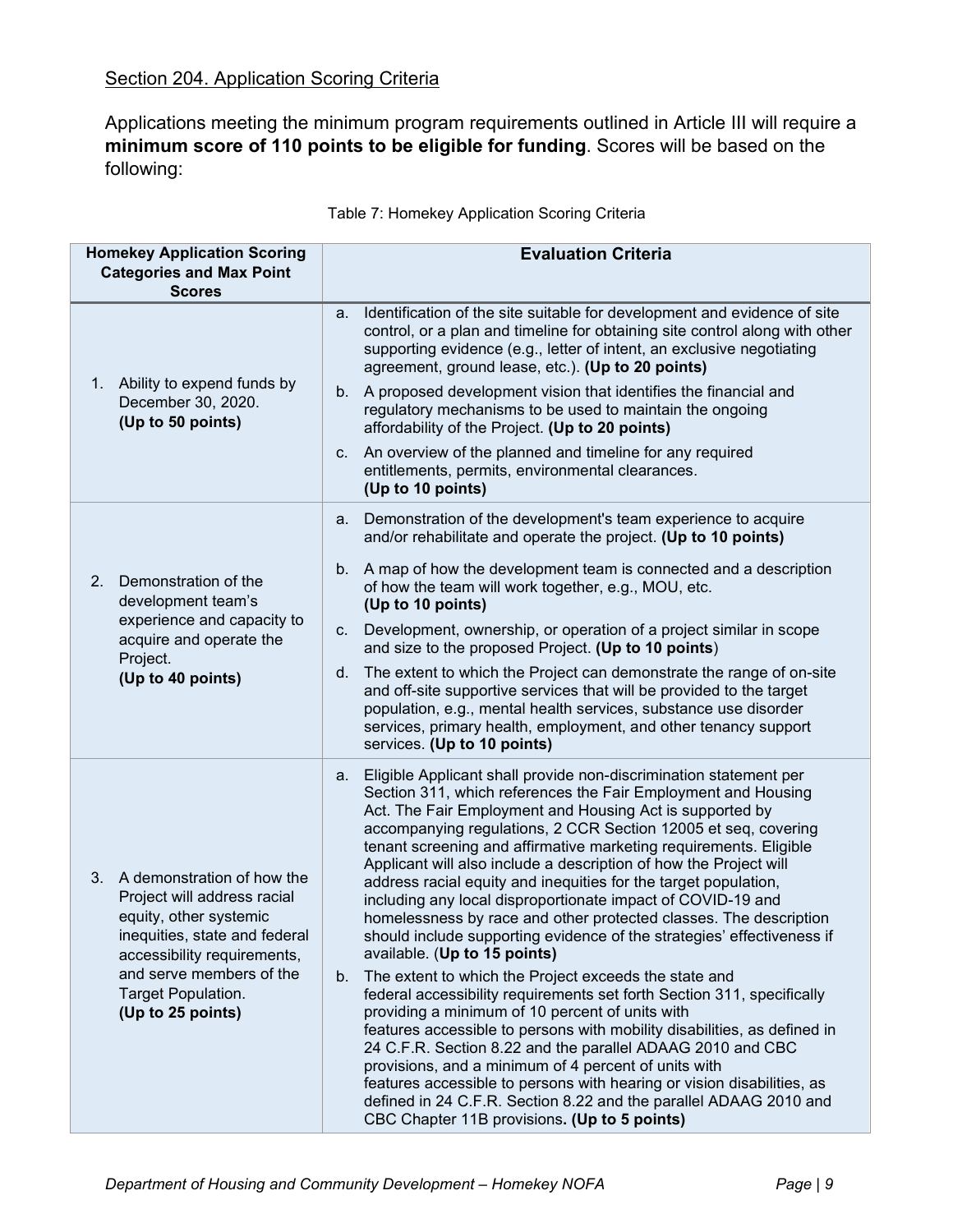| <b>Homekey Application Scoring</b>                                                                                                                                       | <b>Evaluation Criteria</b>                                                                                                                                                                                                                                                                                                                                                                                                                                                                                                                                                                                                 |
|--------------------------------------------------------------------------------------------------------------------------------------------------------------------------|----------------------------------------------------------------------------------------------------------------------------------------------------------------------------------------------------------------------------------------------------------------------------------------------------------------------------------------------------------------------------------------------------------------------------------------------------------------------------------------------------------------------------------------------------------------------------------------------------------------------------|
| <b>Categories and Max Point</b><br><b>Scores</b>                                                                                                                         |                                                                                                                                                                                                                                                                                                                                                                                                                                                                                                                                                                                                                            |
|                                                                                                                                                                          | The Applicant or development team has three or more years of<br>C.<br>experience serving persons of the target population.<br>(Up to 5 points)                                                                                                                                                                                                                                                                                                                                                                                                                                                                             |
| The extent to which the<br>4.<br>Eligible Applicant can<br>demonstrate the Project's<br>community impact and site<br>selection.<br>(This category is worth<br>45 points) | The extent to which the Eligible Applicant can demonstrate the Project's<br>а.<br>impact on the community as demonstrated by a reduction of at least 5<br>percent of the local 2019 Point-in-Time Count. (Up to 10 points)                                                                                                                                                                                                                                                                                                                                                                                                 |
|                                                                                                                                                                          | b. The proposed Project is a Tier One project and requires no<br>rehabilitation, or the rehabilitation and the occupancy can be completed<br>within 30 days after acquisition. (Up to 10 points)                                                                                                                                                                                                                                                                                                                                                                                                                           |
|                                                                                                                                                                          | The Project is expected to acquire and maintain 100 or more units for<br>C.<br>the target population. (Up to 5 points)                                                                                                                                                                                                                                                                                                                                                                                                                                                                                                     |
|                                                                                                                                                                          | d. For any Project below \$350,000 per door, if the Eligible Applicant<br>contributes more than a minimum match outlined in Table 5, above, the<br>application will receive one (1) extra point for every additional 5% per<br>door contributed to the Project. For example, for an acquisition that<br>costs \$100,000 per door, the Applicant will receive 1 extra point for<br>every \$5,000 per door in match contributed. (Up to 10 points)                                                                                                                                                                           |
|                                                                                                                                                                          | e. Site Selection (Up to 10 points)<br>The project site is located within 1/3 mile of a bus rapid transit station,<br>light rail station, commuter rail station, ferry terminal, bus station, or<br>public bus stop. Commuter rail station, ferry terminal, bus station, or<br>public bus stop OR the project includes an alternative transportation<br>service for residents (e.g., van or dial-a-ride service), if costs of<br>obtaining and maintaining the van and its service are included in the<br>budget and the operating schedule is either on demand by tenants or a<br>regular schedule is provided (4 points) |
|                                                                                                                                                                          | The project site is in proximity to essential services:                                                                                                                                                                                                                                                                                                                                                                                                                                                                                                                                                                    |
|                                                                                                                                                                          | Grocery store – within 1/2 mile of a full-scale grocery<br>i.<br>store/supermarket of at least 25,000 gross interior square feet<br>where staples, fresh meat, and fresh produce are sold (1 mile for<br>projects in rural areas); (2 points)                                                                                                                                                                                                                                                                                                                                                                              |
|                                                                                                                                                                          | ii.<br>Health facility – within 1/2 mile (1 mile for projects in rural areas)<br>of a qualifying medical clinic with a physician, physician's<br>assistant, or nurse practitioner on-site for a minimum of 40 hours<br>each week, or hospital (not merely a private doctor's office).                                                                                                                                                                                                                                                                                                                                      |
|                                                                                                                                                                          | A qualifying medical clinic must accept Medi-Cal payments, or<br>Medicare payments, or Health Care for the Homeless, or have<br>an equally comprehensive subsidy program for low-income<br>patients; (1 point)                                                                                                                                                                                                                                                                                                                                                                                                             |
|                                                                                                                                                                          | Library - within 1/2 mile of a book-lending public library (1 mile<br>iii.<br>for projects in rural areas); (1 point)                                                                                                                                                                                                                                                                                                                                                                                                                                                                                                      |
|                                                                                                                                                                          | Pharmacy: within 1/2 mile of a pharmacy (1 mile for projects in<br>iv.<br>rural areas). (2 points)                                                                                                                                                                                                                                                                                                                                                                                                                                                                                                                         |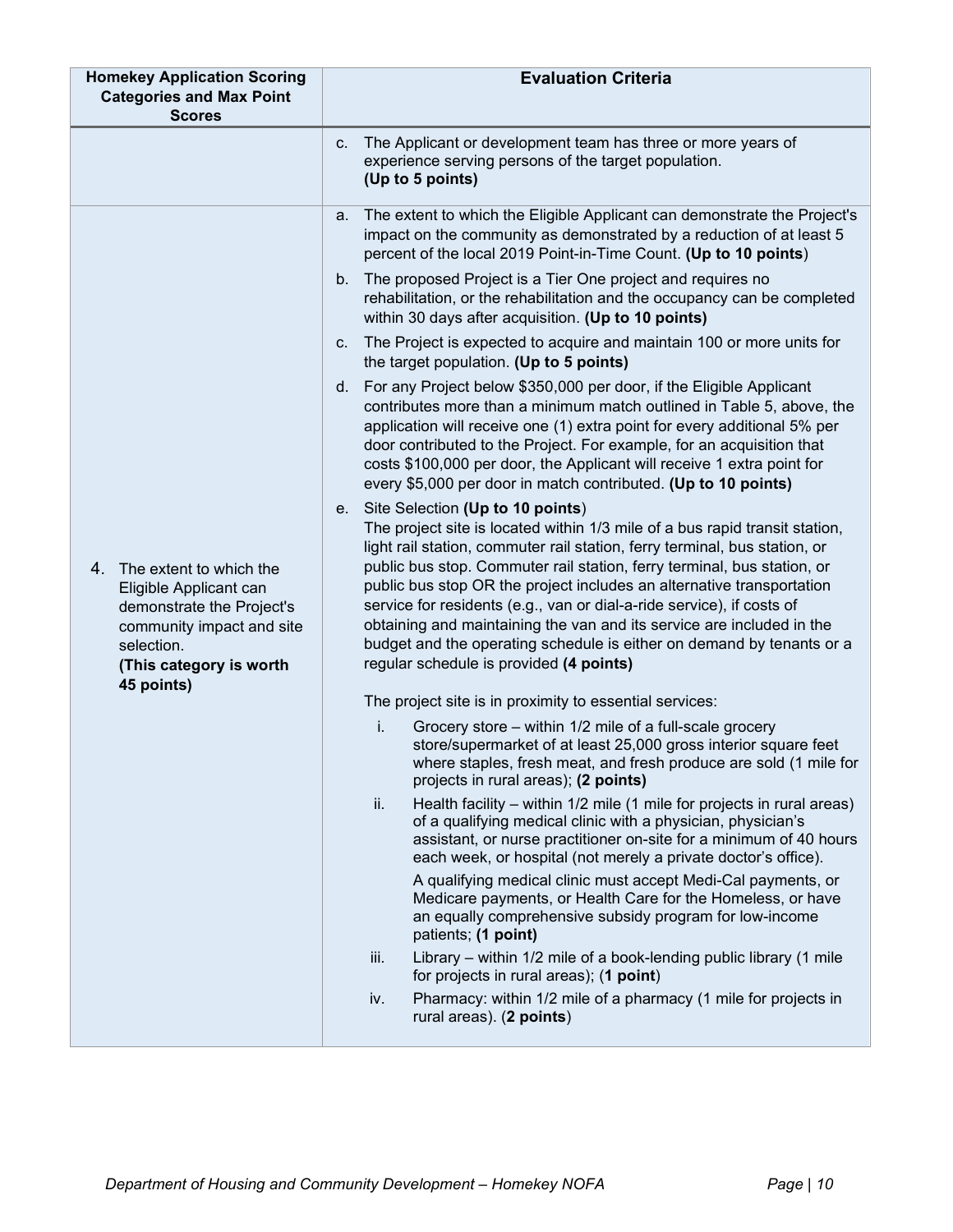In the event of program oversubscription, where Applicants have the same score and the same date stamp, the following tiebreaker system will be applied to determine the Project funding:

- i. The Department will take into consideration the highest score for each project received in the expenditure category (e.g. immediate ability to expend funds by December 30, 2020).
- ii. If a funding determination cannot be made from (i) above, the Department will provide the grant funding to the project with the highest 2019 Homeless Point-in-Time count.
- iii. If the funding determination cannot be made from (i) or (ii) above, the Department will provide funding to project that leverages the most non-Homekey funds (government, private, or philanthropic).
- iv. The Department may consider additional criteria, including but not limited to the costeffectiveness; community impact; affirmative furtherance of fair housing; innovative housing type; tenant stability; and proximity to transit, services and amenities.

### Section 205. Application Submission

The Department will be accepting over-the-counter applications beginning on or about **July 22, 2020**. Instructions for submittal of an application can be found on the website. The Department will set aside a priority application period to immediately begin reviewing and awarding qualified Projects from **July 16, 2020 to August 13, 2020**. All other applications received after the priority application period must be received by the Department no later than 5:00 p.m. PDT on **September 29, 2020**.

Applicants must submit the Homekey application and required attachments provided by the Department. The Department will not accept modified application forms. It is the Applicant's responsibility to ensure that the submitted application is accurate. Department staff may request additional clarifying information.

The application is a public record, which is available for public review pursuant to the California Public Records Act (CPRA) (Chapter 3.5 (commencing with Section 6250) of Division 7 of Title 1 of the Government Code). After final Homekey awards have been issued, the Department may disclose any materials provided by the Applicant to any person making a request under the CPRA. The Department cautions Applicants to use discretion in providing information not specifically requested, including but not limited to, bank account numbers, personal phone numbers, and home addresses. By providing this information to the Department, the Applicant is waiving any claim of confidentiality and consents to the disclosure of submitted material upon request.

### Section 206. Application Award Process

The Department will send both an award letter and a Standard Agreement to the successful Applicant. When the Standard Agreement is signed and returned by the Applicant, the Applicant will simultaneously submit a request for funds. Funds will be disbursed after the Department has received a request for funds and a fully executed Standard Agreement.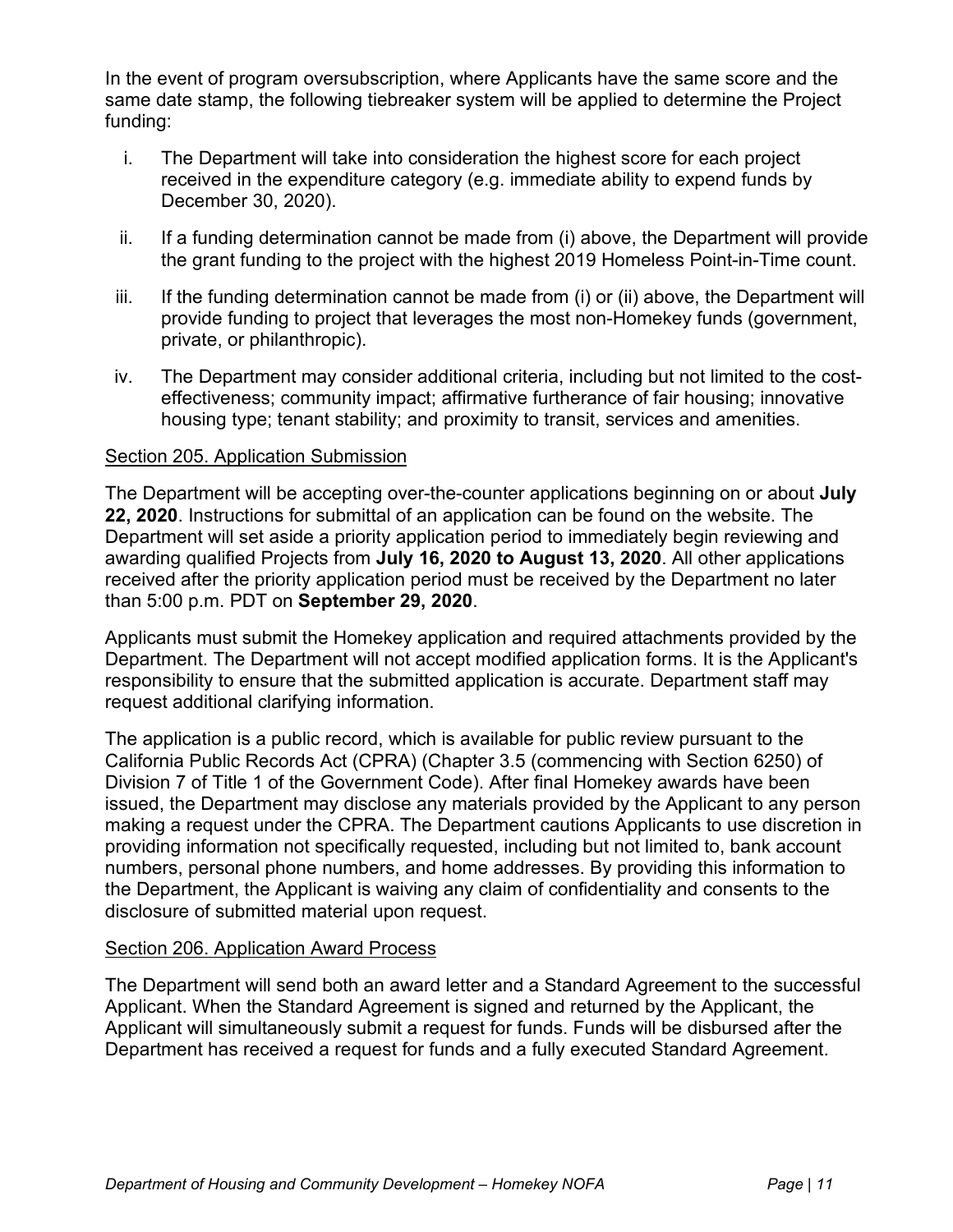The Department is committed to disbursing Homekey funds in a timely manner. To avoid any expenditure delays, funds may be issued directly to the Applicant that is listed on the application, to the designated payee identified by successful co-Applicants, or to an escrow company that has been approved by the Department. For the latter option, the Applicant shall identify the name and address of the escrow company, the name of the escrow officer, the escrow number, and any other information requested by the Department.

## Section 207. Appeals

Federal CRF money is the primary source of funding for the Homekey program, and it is subject to a short expenditure deadline. Section 601(f)(2) of the Social Security Act, as added by section 5001(a) of the federal Coronavirus Aid, Relief, and Economic Security (CARES) Act, provides that the U.S. Department of the Treasury will recoup CRF money that have not been used to cover expenses incurred by December 30, 2020. In view of this abbreviated timeframe for award and expenditure, as well as the specific needs and objectives of the Homekey program, the Department, in accordance with its authority under Health and Safety Code section 50675.7, subdivision (d), will not accept appeals of its award determinations. The Department encourages aggrieved Applicants to resubmit their applications within the specified timeframe.

## **Article III Program Requirements**

### Section 300. Eligible Applicants

- i. Cities, counties, or any other Local Public Entity as that term is defined by Health and Safety Code section 50079; or
- ii. Cities, counties, or any other Local Public Entity as that term is defined by Health and Safety Code section 50079, in partnership with nonprofit or for-profit corporations.

Cities, counties, or other Local Public Entities, including housing authorities or federally recognized tribal governments within California, may apply independently as a Development Sponsor. Alternatively, a Local Public Entity may apply jointly with a for-profit or nonprofit corporation.

### Section 301. Eligible Uses

Awarded funds must be used to provide housing for individuals and families experiencing homelessness or at risk of experiencing homelessness and who are impacted by the COVID-19 pandemic. With respect to the list of eligible uses below, an Eligible Applicant may choose to target Project Roomkey properties, or other, non-Project Roomkey properties. The list of eligible uses for the CRF \$550 million allocation and the \$50 million state General Fund allocation is as follows:

- i. Acquisition or rehabilitation of motels, hotels, or hostels.
- ii. Master leasing of properties.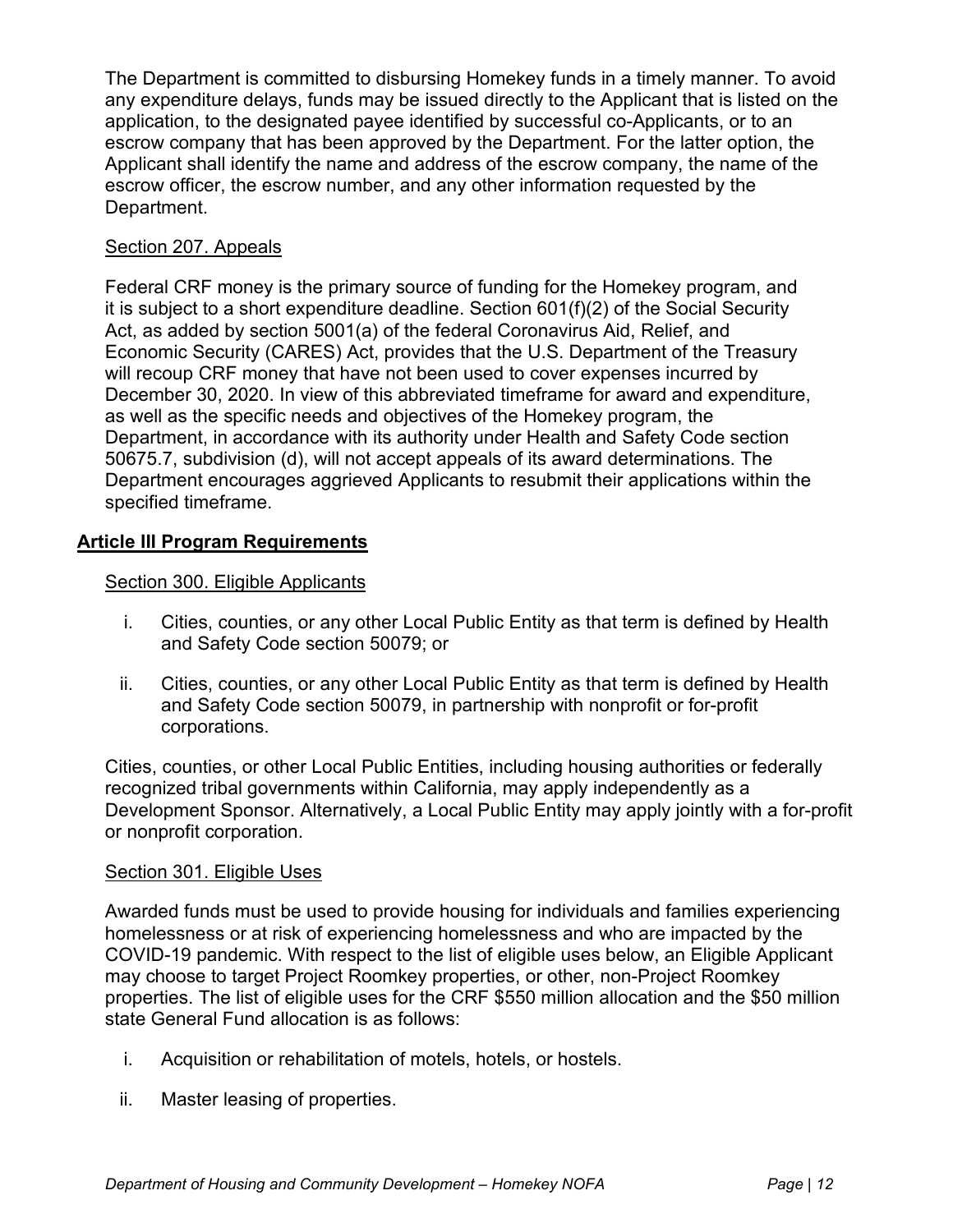- iii. Acquisition of other sites and assets, including purchase of apartments or homes, adult residential facilities, residential care facilities for the elderly, manufactured housing, and other buildings with existing residential uses that could be converted to permanent or interim housing.
- iv. Conversion of units from nonresidential to residential in a structure with a certificate of occupancy as a motel, hotel, or hostel.
- v. The purchase of affordability covenants and restrictions for units.
- vi. Relocation costs for individuals who are being displaced as a result of rehabilitation of existing units.
- vii. Capitalized operating subsidies for units purchased, converted, or altered with funds provided pursuant to Health and Safety Code section 50675.1.1.\*

*\*Projects seeking capitalized operating subsidies for units purchased, converted, or altered will be awarded with funds from the \$50 million state General Fund allocation. The \$550 million in Homekey derived from the CRF is not permitted to be used for this purpose.*

#### Section 302. Eligible Projects

- i. Nonresidential structures with a certificate of occupancy as a motel, hotel, or hostel.
- ii. Adult residential facilities, residential care facilities for the elderly, manufactured housing, and other buildings with existing residential uses.
- iii. Multifamily rental housing projects with five or more housing units.
- iv. Shared housing or scattered site housing is permitted as long as the housing has common ownership, financing, and property management, and each household signs a lease. For example, A single-family home is one unit, a duplex is two units, a triplex is three units, et cetera.

The above list of eligible projects is not exhaustive. The Department welcomes and will consider a variety of other forms of housing as eligible projects. Interested Applicants should discuss other projects types with the Department during the pre-application consultation.

#### Section 303. Match

Eligible Applicants are required to demonstrate a five-year commitment to provide operating funds for the proposed project. The first two years of operating funds may include an award from the \$50 million in state General Fund. Matching contributions may be obtained from any source, including any federal source as well as state, local, and private sources. Eligible Applicants will have an opportunity to discuss the match requirements and potential match sources during the pre-application consultation described in Section 201.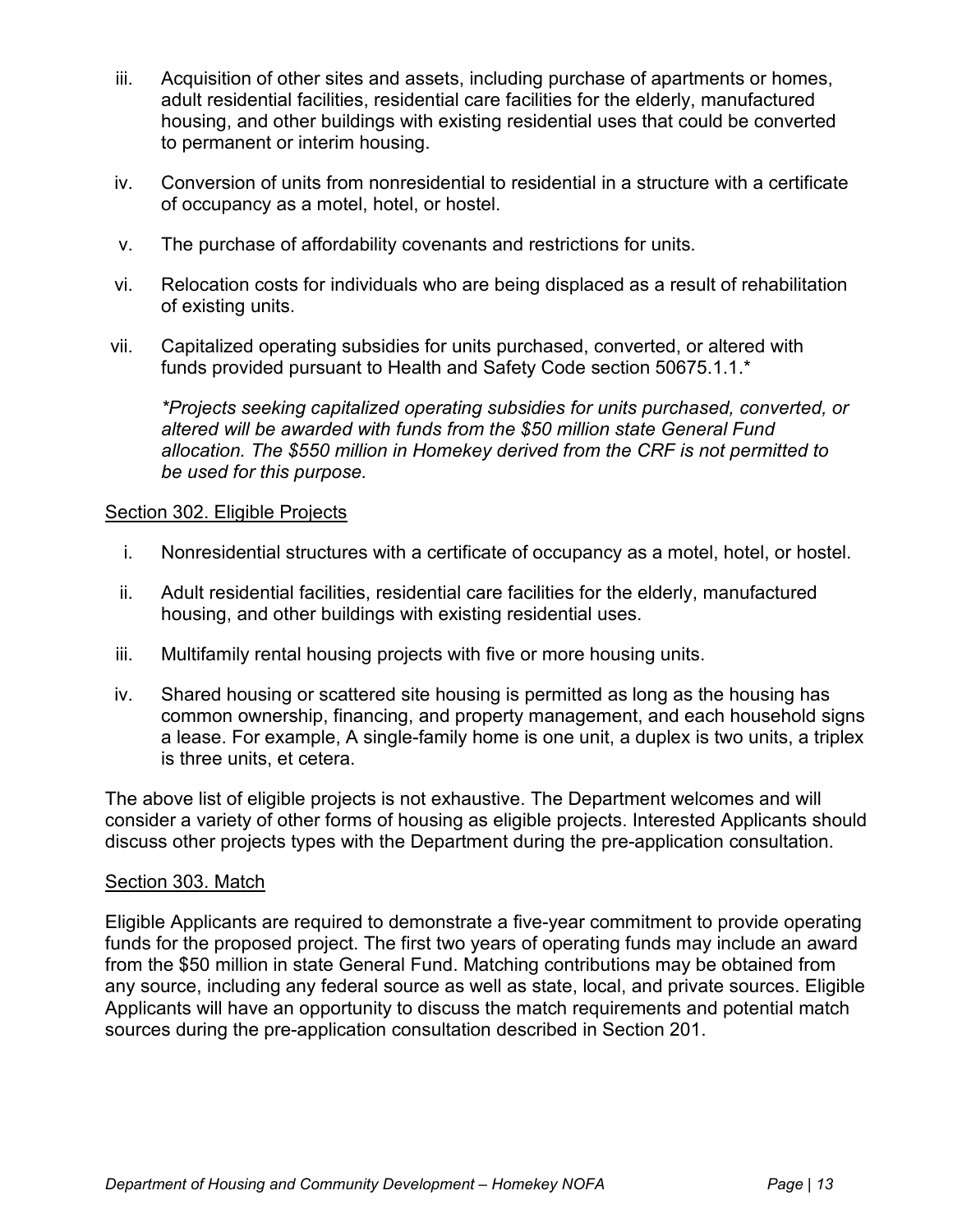Additionally, the following requirements apply to match contributions:

- i. The Eligible Applicant must ensure the laws governing any funds to be used as matching contributions do not prohibit those funds from being used to match Homekey funds; and
- ii. If the state General Funds are used to satisfy the matching requirements of another program, then funding from that program may not be used to fulfill the matching requirements of the Homekey program.

#### Section 304. General Program Requirements

To be eligible to receive funding, projects must meet the following requirements as they relate to the Eligible Applicant and the project types:

- i. Applications must be submitted independently by a single County, City, Public Housing Authority, or federally recognized tribal government as the Development Sponsor. Alternatively, applications must be submitted by a single County, City, Public Housing Authority, federally recognized tribal government and jointly with another entity as the Development Sponsor.
- ii. Projects must serve persons qualifying as members of the Target Population.
- iii. Developer experience
	- a. If the Eligible Applicant is acquiring, rehabilitating, and operating an eligible project type as outlined in Section 305 below, the Eligible Applicant shall demonstrate the following minimum experience requirements:
		- 1) Development, ownership, or operation of a project similar in scope and size to the proposed Project, or at least two affordable rental housing projects in the last ten years, with at least one of those projects containing at least one unit housing a tenant who qualifies as a member of the Target Population.
		- 2) The property manager shall have three or more years of experience serving persons of the Target Population. If a property manager is not yet selected for the proposed Project, the selected property manager shall have three or more years of experience serving persons of the Target Population, **OR** the Grantee shall certify that this requirement will be reflected in any future solicitation or Memorandum of Understanding.
	- b. If the Eligible Applicant is acquiring, rehabilitating, and operating an Interim Housing project, the Eligible Applicant shall demonstrate the following minimum experience requirements:
		- 1) Development or ownership of an Interim Housing project in the last ten years for members who qualify as the Target Population.
		- 2) The Eligible Applicant has successfully operated an emergency shelter or Transitional Housing or other Interim Housing for at least three years or more for members of the Target Population.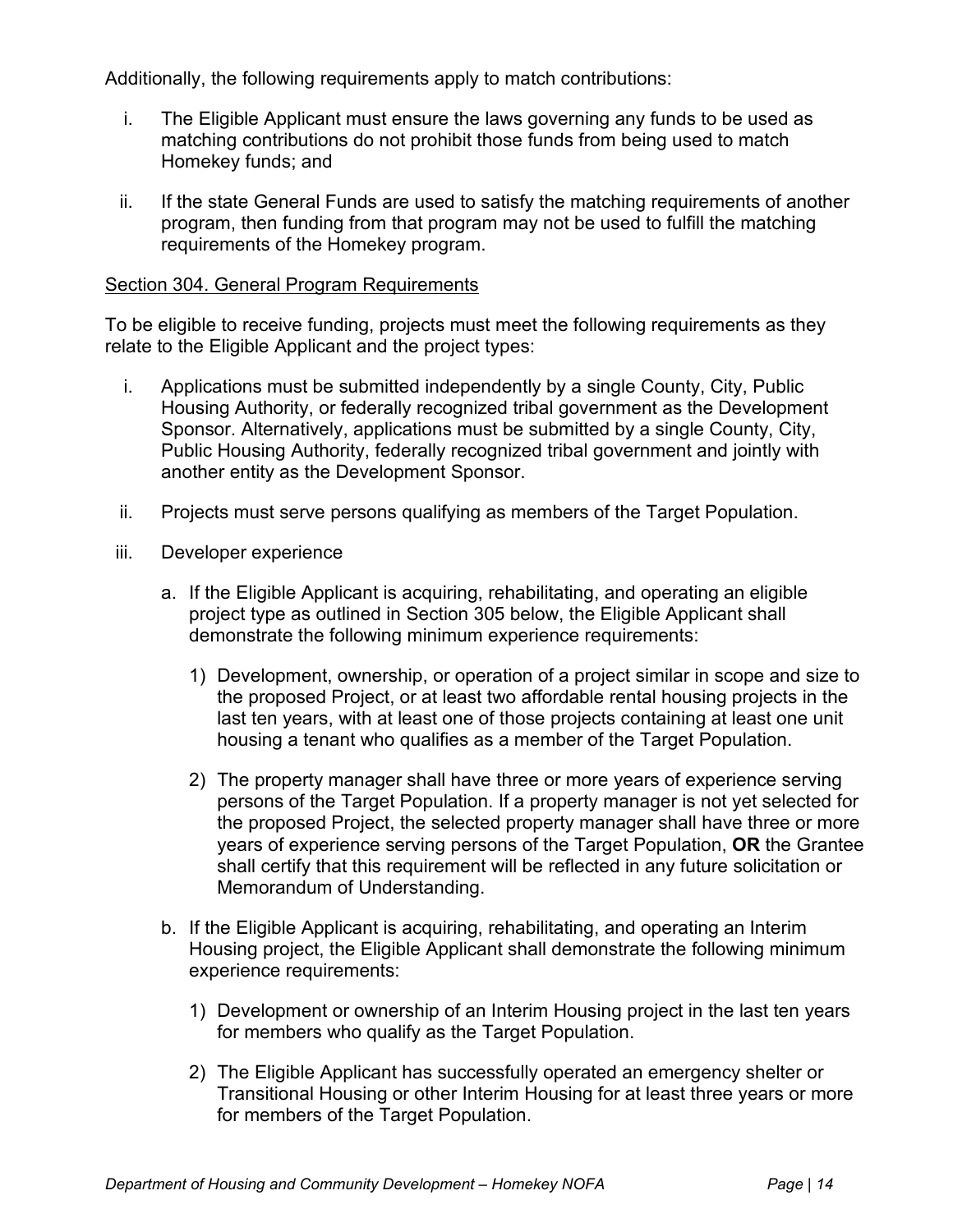- 3) Demonstrated experience in linking Interim Housing program participants to permanent housing to ensure long-term housing stability.
- 4) Experience administering a Housing First program including principles of harm reduction and low barriers to entry.
- c. The Eligible Applicant applying for the Homekey funding is the entity that the Department relies upon for experience and capacity, and will control the Project during acquisition, development, and occupancy. In a project with multiple layers of ownership, the Development Sponsor cannot have more than two corporate entities between itself and the borrowing entity.
- iv. Evidence of strong organizational and financial capacity to develop the project, including but not limited to:
	- a. The urgency to acquire a site to provide affordable housing to the Target Population;
	- b. A development plan to meet the expenditure period;
	- c. If the project will leverage other funding sources.
- v. Assisted units and other units of the Project must meet all applicable state and local requirements pertaining to rental housing, manufactured housing, including but not limited to requirements for minimum square footage, and requirements related to maintaining the project in a safe and sanitary condition.
- vi. The Department encourages Eligible Applicants to consider the CEQA exemption set forth at Health and Safety Code section 50675.1.2, the provision for land use consistency and conformity at Health and Safety Code section 50675.1.1, subdivision (g), as well as the additional streamlining pathways described in the appended CEQA guidance.
- vii. The Department will require Eligible Applicants to submit the following documents:
	- a. Overview of project vision;
	- b. Description of project team, including partnerships with any other entities;
	- c. Demonstration of the development's team experience to acquire and/or rehabilitate and operate the project;
	- d. Identification of the site suitable for development and evidence of site control or a plan and timeline for obtaining site control along with other supporting evidence (e.g., letter of intent, exclusive negotiating agreement, ground lease, etc.);
	- e. A proposed development vision that identifies the financial and regulatory mechanisms to be used to maintain the ongoing affordability of the project;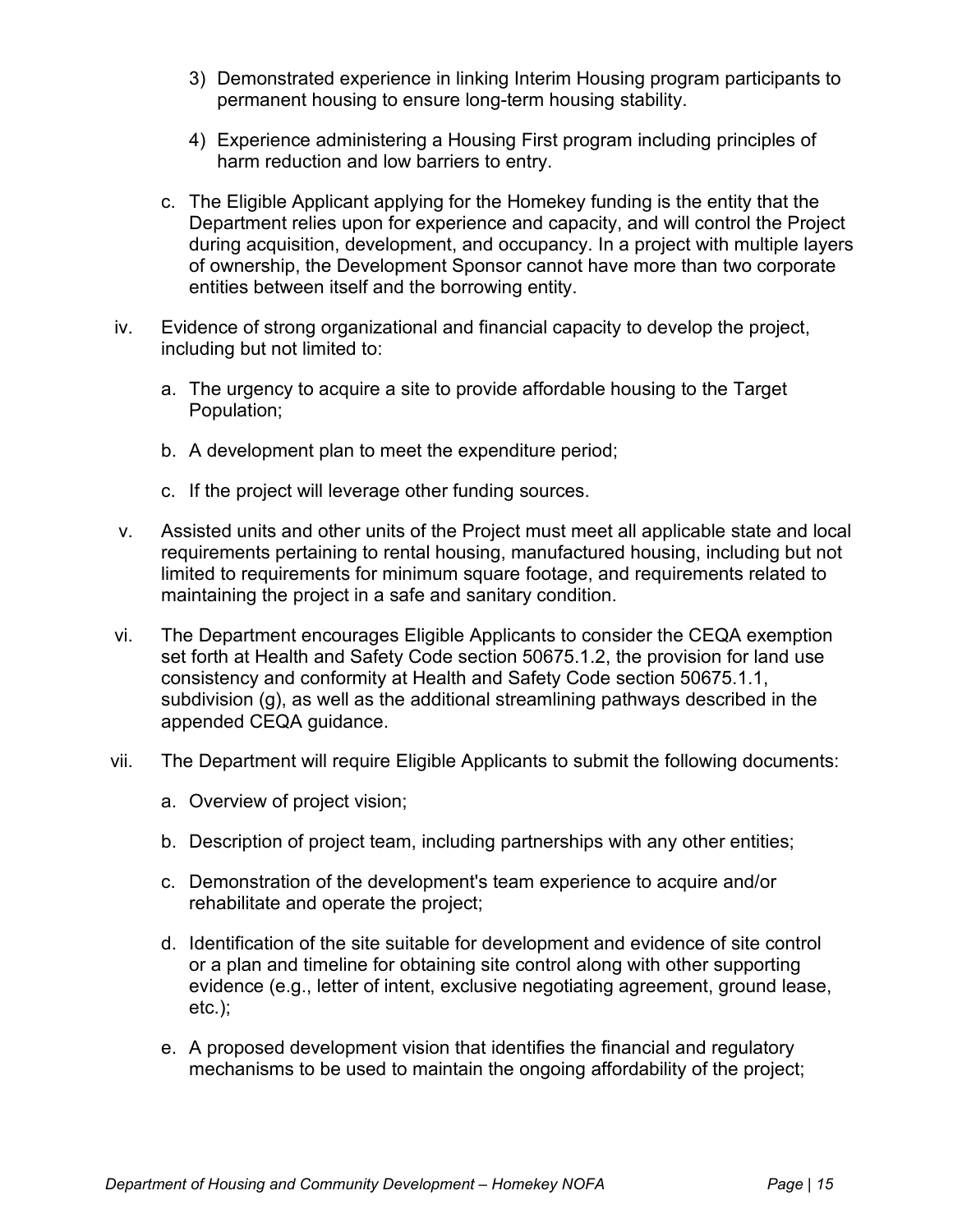- f. A summary of the committed and intended sources, and uses, of the project awarded with Homekey funds;
- g. A proposed timeline for the entire project, including major milestones, any required entitlements, permits, environmental clearances, board or governing body approvals, etc., and completion of the project;
- h. A proposed financing plan for any eventual development of the project;
- i. Preliminary commitment for title insurance. If no title report is available, the Applicant shall identify any known encumbrances on the property;
- j. Environmental site assessment (i.e., Phase 1 Environmental Assessment), or evidence that the assessment is in process and timeline to complete;
- k. Appraisal or evidence that the appraisal is in process and timeline to complete;
- l. Physical Needs Assessment or evidence that the physical needs assessment is in process and timeline to complete. This assessment must include consideration of accessibility requirements (Section 311);
- m. Non-Discrimination Statement and descriptions of tenant selection and/or coordinated entry system practices that meet non-discrimination requirements (Section 311);
- n. Documented ability to obtain the insurance coverages outlined in Article VI of this NOFA; and
- o. Authorizing Resolution (AR) approved by the Applicant's governing body.

The Department reserves the right to request clarification of unclear or ambiguous statements made in an application and other supporting documents.

#### Section 305. Permanent Housing Requirements

Permanent housing projects will be evaluated on the following requirements:

- i. The Sponsor shall have control of the property, and such control shall not be contingent on the approval of any other party. The status and nature of the Sponsor's title and interest in the property shall be subject to the Department's approval. Site control may be evidenced by one of the following:
	- a. Fee title;
	- b. A leasehold interest on the property with provisions that enable the lessee to make improvements on and encumber the property provided that the terms and conditions of any proposed lease shall permit compliance with all program requirements;
	- c. An executed disposition and development agreement, or irrevocable offer of dedication to a public agency;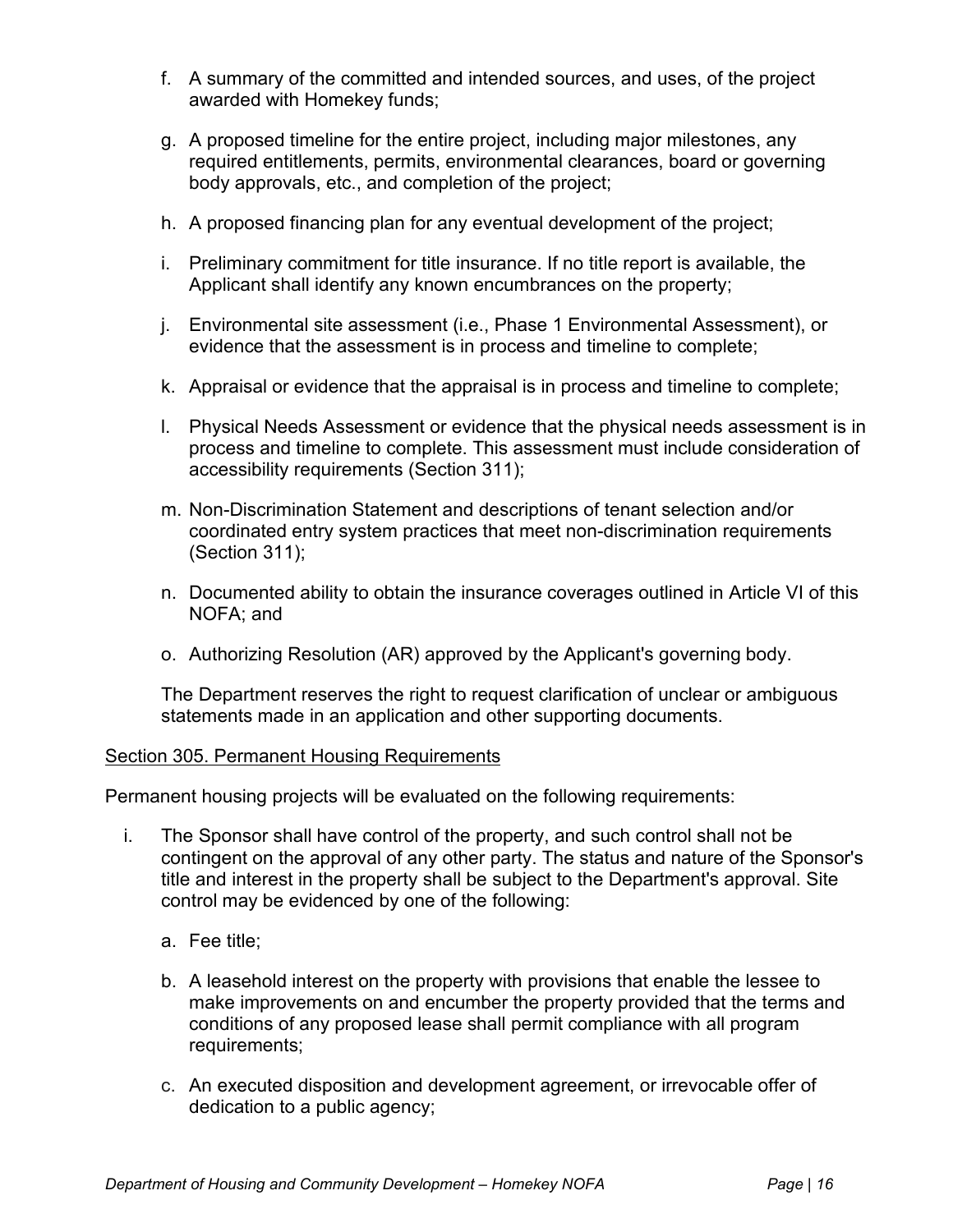- d. A sales contract, or other enforceable agreement for the acquisition of the property;
- e. A letter of intent, executed by a sufficiently authorized signatory of the Eligible Applicant, that expressly represents to the Department, without condition or reservation, that, upon successful application, the Eligible Applicant shall purchase or otherwise acquire a sufficient legal interest in the property to accomplish the purpose of the award. The letter of intent must also be acknowledged by the party selling or otherwise conveying an interest in the subject property to the Eligible Applicant. If this form of evidence is relied upon at the time of application, the Department may impose additional milestones, in the Standard Agreement, regarding increased evidence of eventual site control closer to the likely close of escrow; or
- f. Other forms of site control that give the Department assurance (equivalent to items a. through e. above) that the Applicant will be able to complete the project in a timely manner and in accordance with all the program's objectives and requirements.
- ii. The Eligible Applicant's plan to extend a local covenant restricting the use and Target Population for 55 years.
- iii. A plan to cover operations and service costs with specific funding sources (government/philanthropic/private) for the proposed Project for five years and must demonstrate a path to ultimate use of the site for ten years.
- iv. To the extent possible, the project shall provide a description of the services that will be available at the housing site including but not limited to case management, behavioral health services, physical health services, assistance obtaining benefits and essential documentation, and education and employment services. Please describe the on-site staffing plan proposed to deliver these services. Also describe the approach to securing off-site services including primary care and other needed physical health and behavioral health services as well as other tenancy supports.
- v. One-for-one replacement of assisted housing
	- a. If the acquired housing or site is to be redeveloped/repositioned as part of the locality's overall goal to address the needs of the Target Population and the community, the Applicant shall provide as part of the application a commitment to ensure one-for-one replacement of units.
	- b. If the target site is going to be demolished before it is occupied as part of the Project being proposed by the Applicant, no one-for-one replacement commitment needs to be provided. The unit mix will be evaluated based on the project proposal.
	- c. The application shall include a site map indicating the original target housing location and all proposed housing location(s). If all proposed housing will be located within the neighborhood, no additional documentation is necessary. If replacement housing is proposed outside the target neighborhood, the application must also include a justification explaining why it is necessary to locate this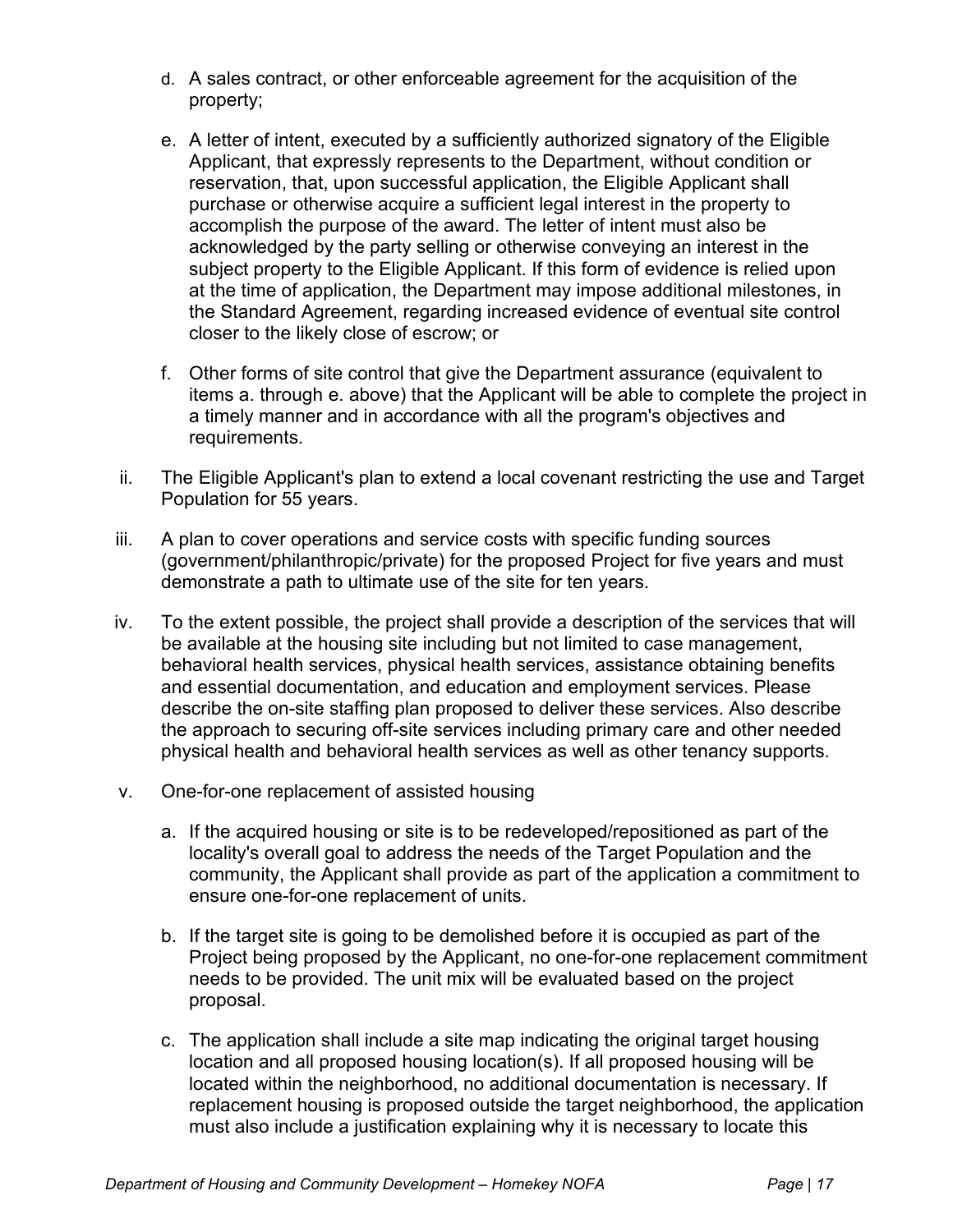replacement housing outside the target neighborhood (i.e., offsite) and how doing so supports and enables the Target Population to maintain housing.

vi. If the development of any Project results in the displacement of tenants, regardless of whether the tenant meets the definition of the Target Population, the Applicant must describe the assistance and benefits to be provided in compliance with local, state, and federal law.

#### Section 306. Interim Housing Requirements

Interim Housing projects with no plan for conversion to permanent housing will be evaluated on the following requirements:

- i. The Sponsor shall have control of the property, and such control shall not be contingent on the approval of any other party. The status and nature of the Sponsor's title and interest in the property shall be subject to the Department's approval. Site control may be evidenced by one of the following:
	- a. Fee title;
	- b. A leasehold interest on the property with provisions that enable the lessee to make improvements on and encumber the property provided that the terms and conditions of any proposed lease shall permit compliance with all program requirements;
	- c. An executed disposition and development agreement, or irrevocable offer of dedication to a public agency;
	- d. A sales contract, or other enforceable agreement for the acquisition of the property;
	- e. A letter of intent, executed by a sufficiently authorized signatory of the Applicant, that expressly represents to the Department, without condition or reservation, that, upon successful application, the Applicant shall purchase or otherwise acquire a sufficient legal interest in the property to accomplish the purpose of the award. The letter of intent must also be acknowledged by the party selling or otherwise conveying an interest in the subject property to the Applicant. If this form of evidence is relied upon at the time of application, the Department may impose additional milestones, in the Standard Agreement, regarding increased evidence of eventual site control closer to the likely close of escrow; or
	- f. Other forms of site control that give the Department assurance (equivalent to a-e above) that the Applicant will be able to complete the project in a timely manner and in accordance with all the program's objectives and requirements.
	- ii. A plan to cover operations and service costs with specific funding sources (government/philanthropic/private) for the proposed Project for five years and must demonstrate a path to the ultimate use of the site for ten years.
	- iii. To the extent possible, the project shall provide a description of the services that will be available at the housing site including but not limited to case management, behavioral health services, physical health services, assistance obtaining benefits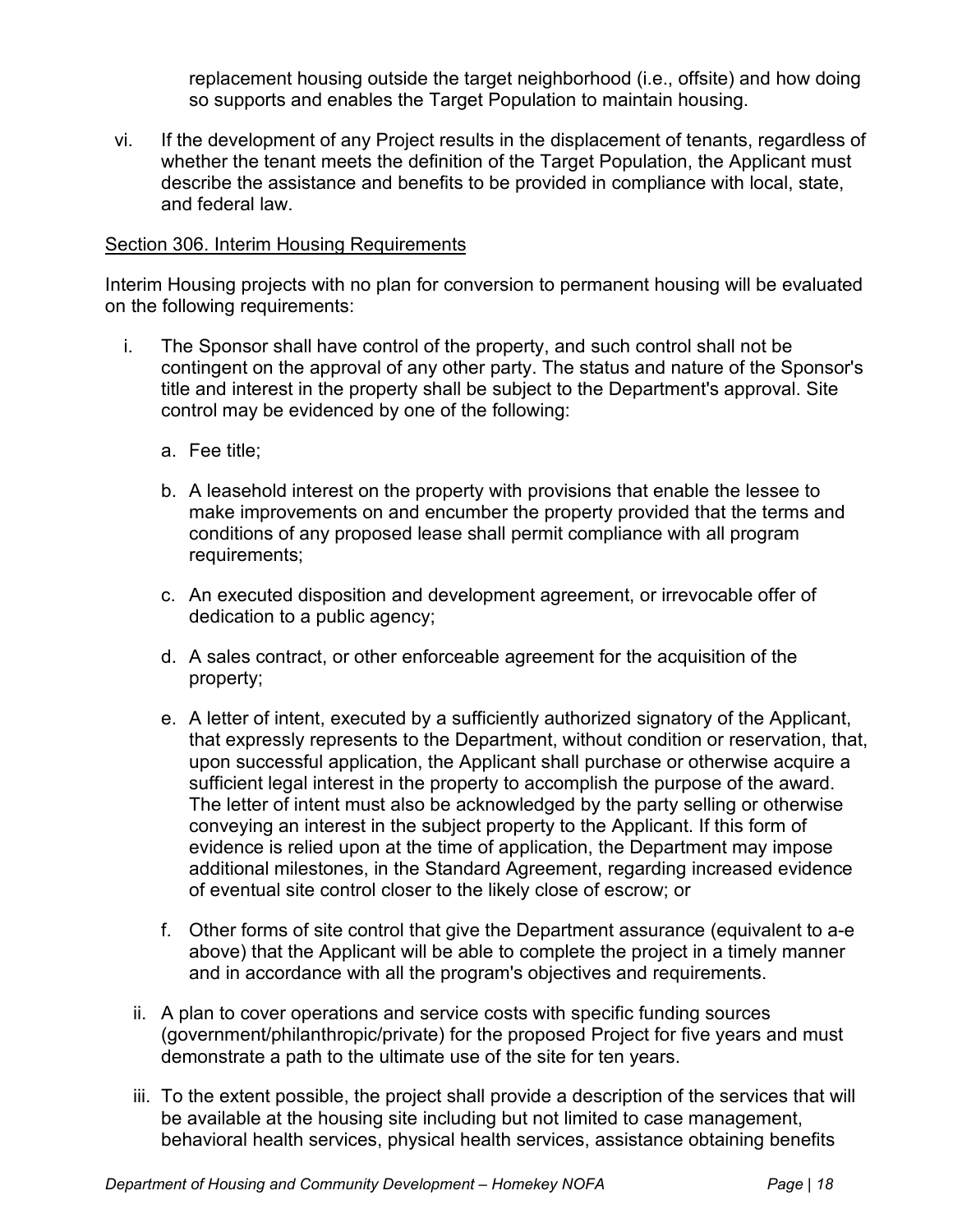and essential documentation, and education and employment services. Please describe the on-site staffing plan proposed to deliver these services. Also describe the approach to securing off-site services including primary care and other needed physical health and behavioral health services as well as other tenancy supports.

#### Section 307. Other Requirements

- i. The purchase of existing residential units, or affordability covenants and restrictions require the units to be restricted to individuals and families who are experiencing homelessness or who are at risk of homelessness defined in Section 578.3 of Title 24 of the Code of Federal Regulation, for no fewer than 20 years. Additionally, the Sponsor shall provide a plan to cover operations and service costs with specific funding sources (government/philanthropic) for the proposed Project for five years and must demonstrate a path to the ultimate use of the site for ten years.
- ii. Master leasing projects will be evaluated on the following requirements:
	- a. The Sponsor shall have adequate site control of the property, and such control shall not be contingent on the approval of any other party. Site control may be evidenced by one of the following:
		- 1) Fee title;
		- 2) A leasehold interest on the property with provisions that enable the lessee to make improvements on and encumber the property provided that the terms and conditions of any proposed lease shall permit compliance with all program requirements;
		- 3) An executed disposition and development agreement, or irrevocable offer of dedication to a public agency;
		- 4) A sales contract, or other enforceable agreement for the acquisition of the property;
		- 5) A letter of intent, executed by a sufficiently authorized signatory of the Eligible Applicant, that expressly represents to the Department, without condition or reservation, that, upon successful application, the Eligible Applicant shall purchase or otherwise acquire a sufficient legal interest in the property to accomplish the purpose of the award. The letter of intent must also be acknowledged by the party selling or otherwise conveying an interest in the subject property to the Eligible Applicant. If this form of evidence is relied upon at the time of application, the Department may impose additional milestones, in the Standard Agreement, regarding increased evidence of eventual site control closer to the likely close of escrow.
		- 6) Other forms of site control that give the Department assurance (equivalent to 1-5 above) that the Applicant will be able to complete the project in a timely manner and in accordance with all the program's objectives and requirements.
	- b. The Sponsor shall provide a plan to cover operations and service costs with specific funding sources (government/philanthropic) for the proposed Project for five years.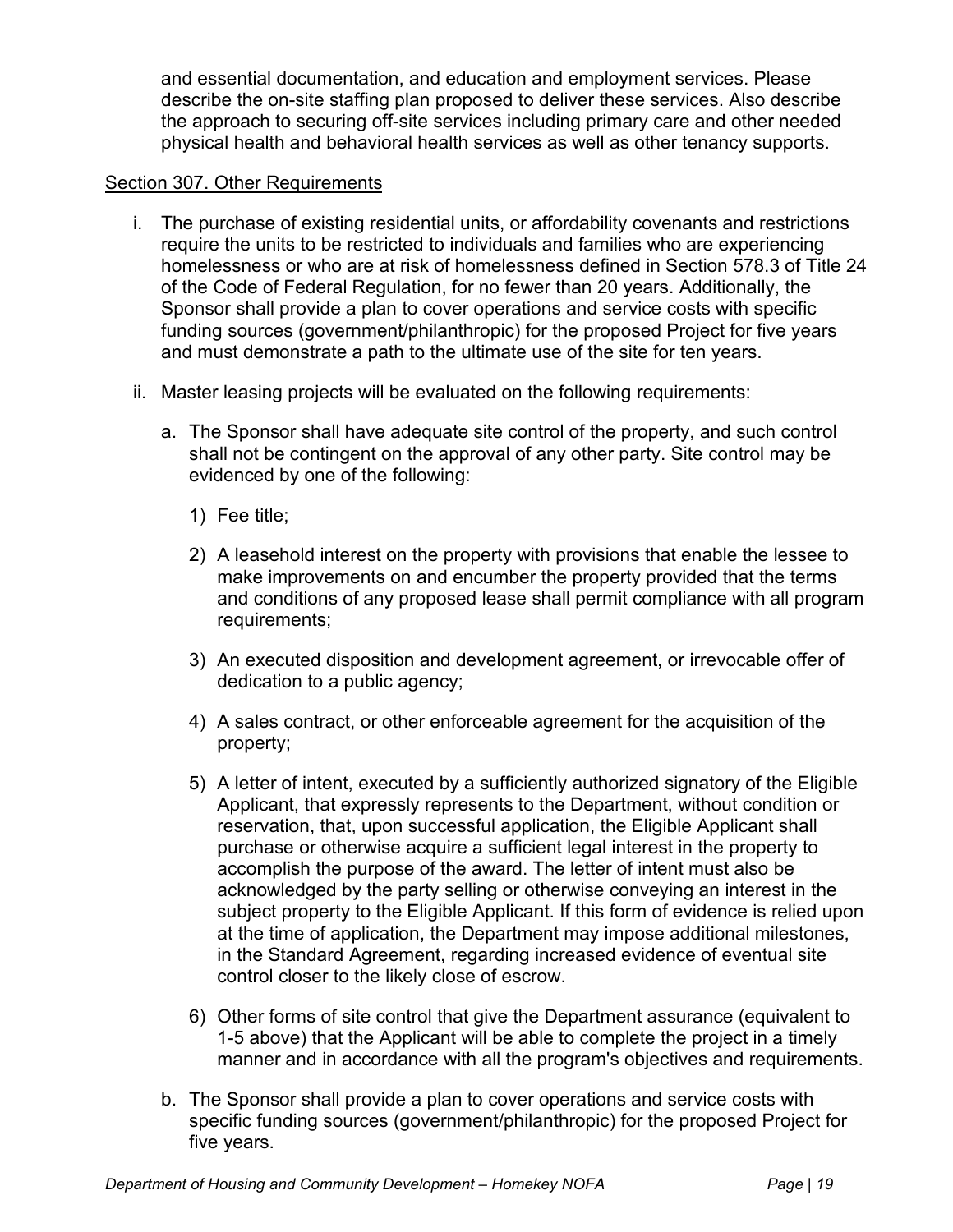c. To the extent possible, the Eligible Applicant shall demonstrate the range of onsite and off-site supportive services to participants, e.g., mental health services; substance use disorder services; and primary health, employment, and other tenancy support services.

#### Section 308. 24-Month Operating Subsidy

- i. The total amount for each project requesting the 24-month operating subsidy shall not exceed \$1,000 per month per unit to address project operating deficits attributable to the Assisted Units.
- ii. The 24-month operating subsidy must be expended by June 30, 2022.

#### Section 309. Article XXXIV

Per Health and Safety Code section 37001, subdivision (h), Article XXXIV, section 1 of the California Constitution ("Article XXXIV") is not applicable to development involving the acquisition, rehabilitation, reconstruction, alterations work, or any combination thereof, of lodging facilities or dwelling units using moneys received from the CRF established by the federal CARES Act (Public Law 116-136).

#### **Section 310. Housing First**

Upon occupancy, the Eligible Applicant shall certify to employ the core components of Housing First (set forth in the Welfare and Institutions Code Section 8255) in the property management and tenant selection practices.

### Section 311. Accessibility and Non-Discrimination

All developments shall adhere to the accessibility requirements set forth in California Building Code Chapter 11A and 11B and the Americans with Disabilities Act, Title II. In addition, developments shall adhere to either the Uniform Federal Accessibility Standards (UFAS) standards, 24 C.F.R. Part 8, or HUD's modified version of the 2010 ADA Standards for Accessible Design (Alternative 2010 ADAS), HUD-2014-0042-0001, 79 F.R. 29671 (5/27/14) (commonly referred to as "the Alternative Standards" or "HUD Deeming Memo"). Accessibly units shall, to the maximum extent feasible and subject to reasonable health and safety requirements, be distributed throughout the project and be available in a sufficient range of sizes and amenities consistent with 24 CFR Section 8.26.

All Sponsors shall adopt a written non-discrimination policy requiring that no person shall, on the grounds of race, color, religion, sex, gender, gender identity, gender expression, sexual orientation, marital status, national origin, ancestry, familial status, source of income, disability, age, medical condition, genetic information, citizenship, primary language, immigration status (except where explicitly prohibited by federal law), arbitrary characteristics, and all other classes of individuals protected from discrimination under federal or state fair housing laws, individuals perceived to be a member of any of the preceding classes, or any individual or person associated with any of the preceding classes be excluded from participation in, be denied the benefits of, or be subjected to discrimination under, any program or activity funded in whole or in part with program funds made available pursuant to this NOFA.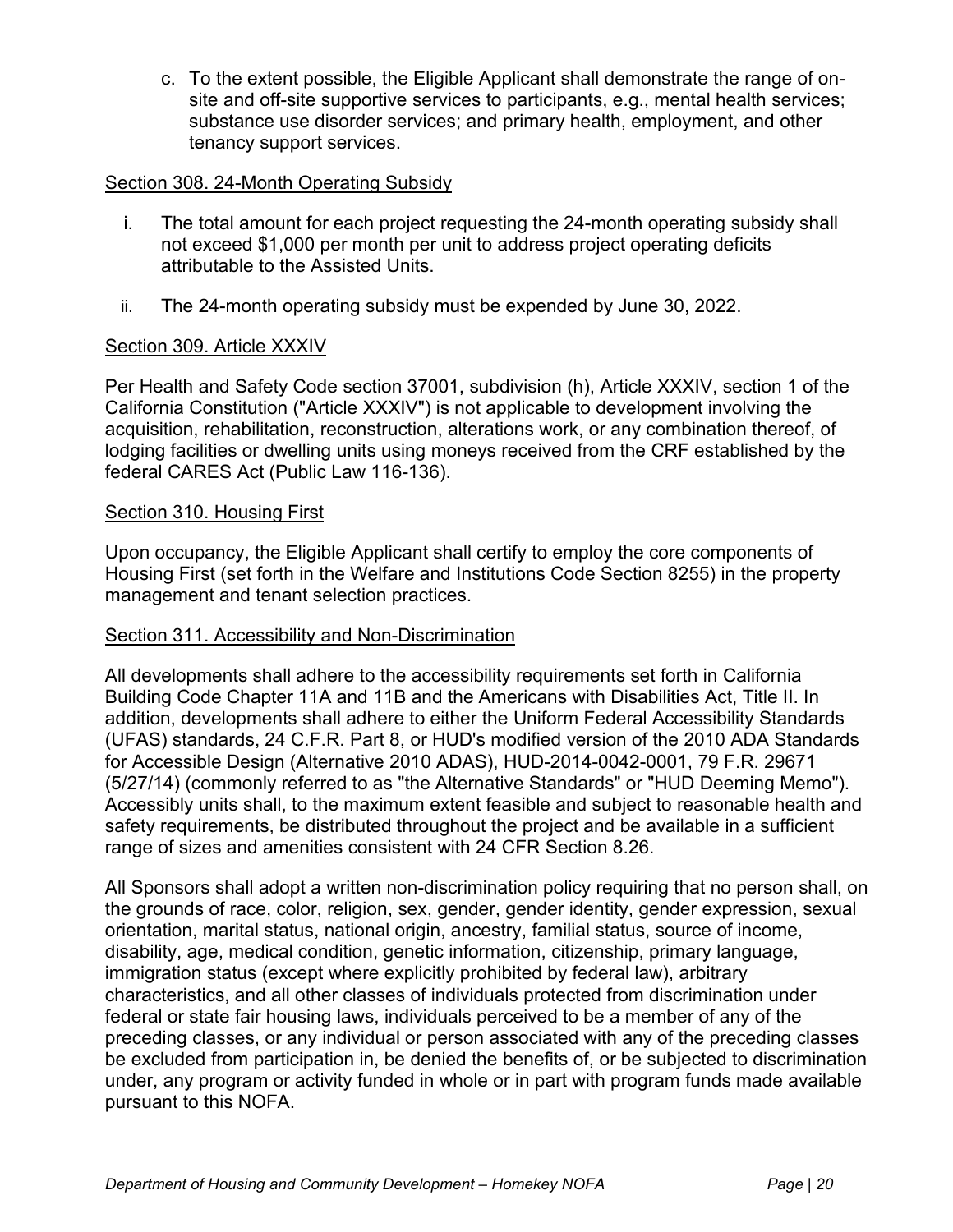All recipients shall comply with the requirements contained in the Americans with Disabilities Act, the Fair Housing Amendments Act, the California Fair Employment and Housing Act, the Unruh Act, Government Code Section 11135, Section 504 of the Rehabilitation Act, and regulations promulgated pursuant to those statutes, including 24 C.F.R. Part 100, 24 C.F.R. Part 8, and 28 C.F.R. Part 35, in all of the Sponsor's activities.

### Section 312 State Prevailing Wage

Applicant's contemplated use of Homekey funds may be subject to California's prevailing wage law (Lab. Code, § 1720 et seq.). Applicants are urged to seek professional legal advice about the law's requirements. Prior to disbursing the Homekey funds, the Department will require a certification of compliance with California's prevailing wage law. The certification must verify that prevailing wages have been or will be paid (if such payment is required by law), and that labor records will be maintained and made available to any enforcement agency upon request. The certification must be signed by the general contractor(s) and the Sponsor.

## **Article IV Program Operations**

### Section 401. Program Oversight

As requested by the Department, Grantees will be required to provide progress reports of the development plan and any updates to the timeline of the completion of the project. The development plan should include the project's completion milestones and any updates or substantial changes.

#### Section 402. Reporting

Grantees shall submit the following data:

- i. The amount of funds expended for the project.
- ii. The location of any properties for which the funds are used.
- iii. The number of useable housing units produced, or planned to be produced, using the funds.
- iv. The number of individuals housed, or likely to be housed, using the funds.
- v. The number of units, and the location of those units, for which operating subsidies have been, or are planned to be, capitalized using the funds.
- vi. Any lessons learned from the use of the funds.
- vii. The proposed development vision that identifies the financial and regulatory mechanisms to be used to maintain the long-term affordability of the project.
- viii. The progress and status in securing any required entitlements, permits, environmental clearances.
- ix. The proposed timeline for the completion of the project.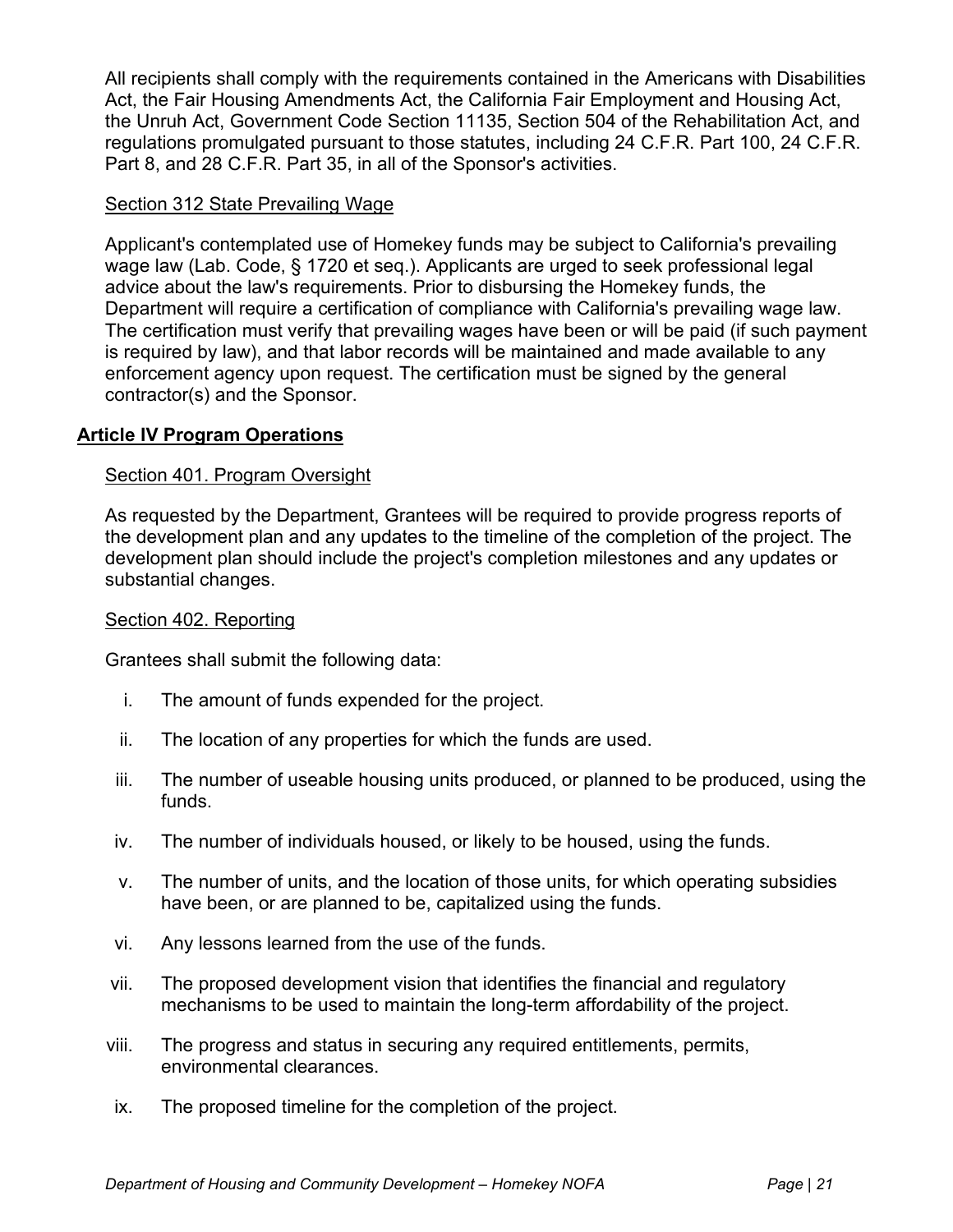If a project received an award for a 24-month operating subsidy, Grantees shall submit the use of the expenditures bi-annually 30 days after the reporting periods of January 1 to June 30 and July 1 to December 31. The first report will be due to the Department on January 31, 2021, and the final bi-annual report is due on July 31, 2022.

The Grantee that receives funds under the Homekey Program is responsible for ensuring that the expenditure of those funds is consistent with the requirements of the Program and for eligible activities described in Section 302. The Department shall monitor the expenditures to ensure that those expenditures comply with this NOFA.

The Department may request the repayment of funds or pursue any other remedies available to it by law for failure to comply with program requirements. After the contract has expired, any funds not expended for eligible uses shall revert and must be remitted to the Department. The deadline for expenditures under the contract is June 31, 2022.

The requested data shall be submitted in electronic format on a form provided by the Department.

## Section 403. Disbursement of Grant Funds

The Department will disburse funds to cover Homekey-critical expenditures that were incurred during the period of March 1, 2020 through December 30, 2020. Homekey program funds shall be disbursed to the Sponsor after the Department has received a request for funds from the Sponsor and a Standard Agreement between the Sponsor and the Department is fully executed. The Standard Agreement will set forth the general conditions of disbursement, any conditions precedent to disbursements (e.g., documentation requirements for pre-Standard Agreement expenditures), and the Department's remedies upon an event of default. The Standard Agreement will also identify the payee. Where Co-Sponsors wish to receive the grant award outside of escrow, they must identify, and memorialize in the Standard Agreement, which Sponsor will serve as the designated payee for all award amounts.

### Section 404. Legal documents

Upon the award of Homekey funds to a Project, the Department shall enter into one or more agreements with the Sponsor(s), including a Standard Agreement, which shall commit funds from the Homekey program, subject to specified conditions. The agreement or agreements shall include, but not be limited to, the following provisions:

- i. A description of the approved project and the permitted uses of funds;
- ii. The amount and terms of the program grant;
- iii. The use, occupancy, and rent restrictions, if any, to be imposed on the project through a use restriction (e.g., covenant, regulatory agreement) recorded against the property of the project;
- iv. Performance milestones, and other progress metrics, governing the completion of the project, along with the remedies available to the Department in the event of a failure to meet such milestones or metrics;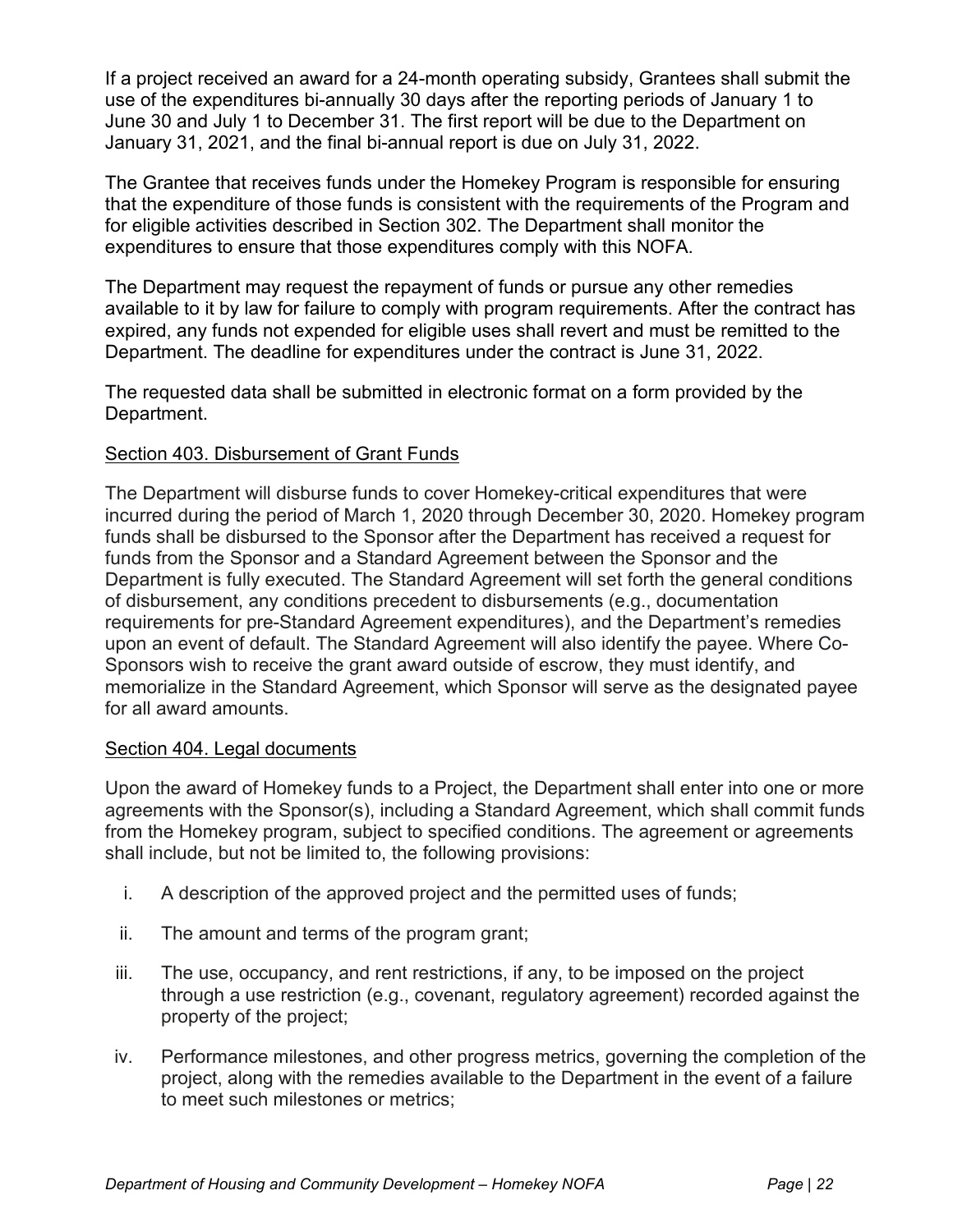- v. Provisions governing the manner, timing, and conditions of the disbursement of the program grant;
- vi. Special conditions imposed as part of the Department's approval of the project;
- vii. Terms and conditions required by federal and state law;
- viii. Requirements for reporting to the Department;
- ix. Remedies available to the Department in the event of a violation, breach, or default of the agreement; and
- x. Provisions regarding Sponsor liability. Specifically, the Sponsor will remain liable to the Department for the performance of all program requirements regardless of any Department-approved transfer or assignment of interest. Likewise, each co-Sponsor will remain jointly and severally liable to the Department for the performance of all program requirements regardless of any Department-approved transfer or assignment of interest, and notwithstanding the co-Sponsors' identification of a designated payee.

The agreement will also include such other provisions as are necessary to ensure adherence to the objectives and requirements of the program.

#### Section 405. Sales, Transfers, and Encumbrances

An Applicant(s) shall not sell, assign, transfer, or convey the awarded project, or any interest therein or portion thereof, without the express prior written approval of the Department.

#### Section 406. Defaults and Grant Cancellations

Funding commitments may be canceled by the Department under any of the following conditions:

- i. The objectives and requirements of the Homekey program cannot be met and the implementation of the project cannot proceed in a timely fashion in accordance with the timeframes established in the regulatory agreement/contract.
- ii. In the event of a breach or violation by the Grantee, the Department may give written notice to the Development Sponsor to cure the breach or violation. If the breach or violation is not cured to the satisfaction of the Department within a reasonable time period, the Department, at its option, may declare a default under

the relevant document and may seek legal remedies for the default including the following:

- a. The Department may seek, in a court of competent jurisdiction, an order for specific performance of the defaulted obligation or the appointment of a receiver to complete the project in accordance with Homekey program requirements; and
- b. The Department may seek such other remedies as may be available under the relevant agreement or any law.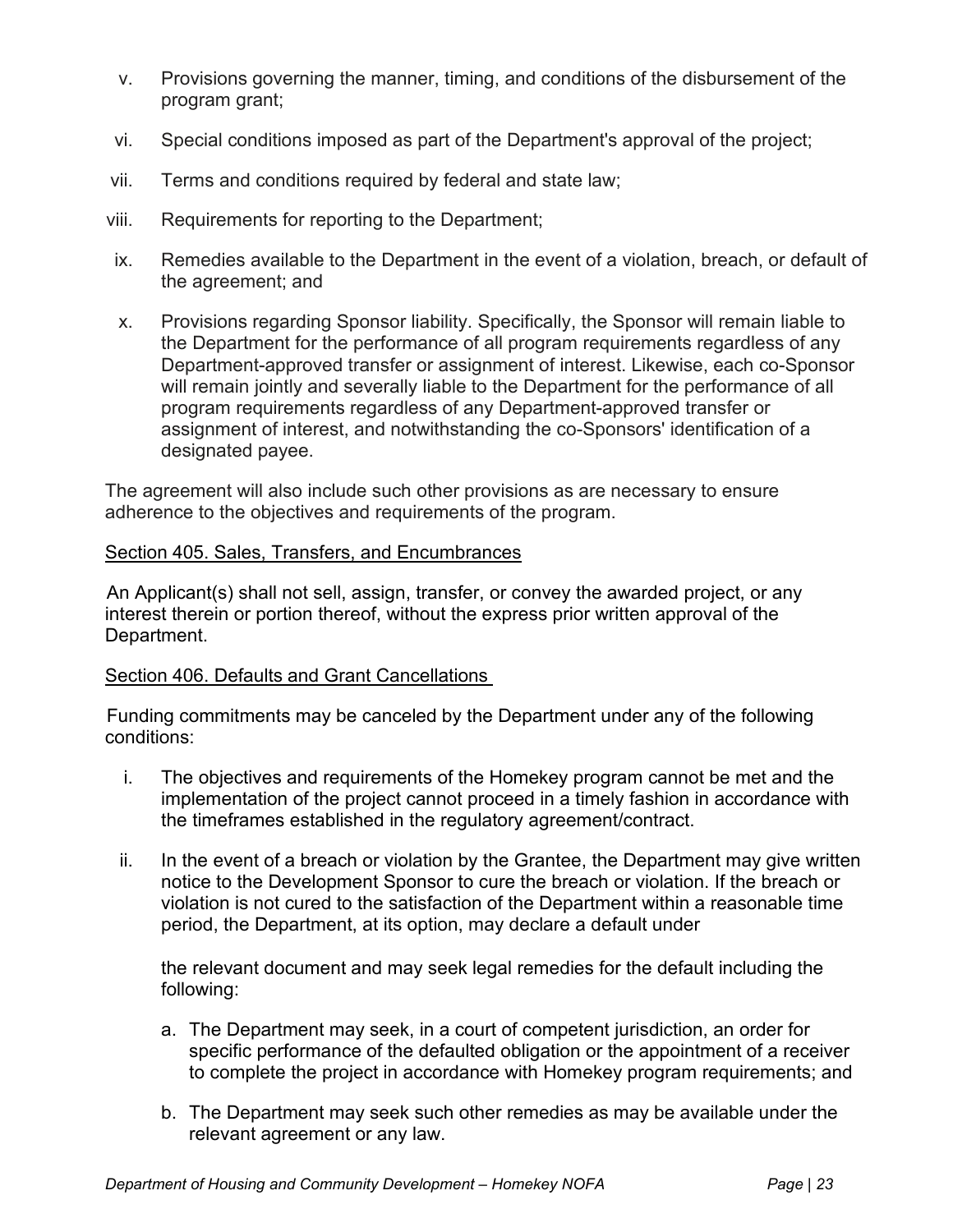## **Article V. Definitions**

Below are the definitions for purposes of the Homekey program:

- i. "Applicant" or "Eligible Applicant" means a city, county, or other "local public entity," as that term is defined at the Health and Safety Code section 50079, applying to be a Development Sponsor either on its own or with another entity (such as a for-profit or nonprofit corporation, or another local public entity).
- ii. "Area Median Income" or "AMI" means the most recent applicable county median family income published by the California Tax Credit Allocation Committee (TCAC) or the Department.
- iii. "Assisted Unit" means a residential housing unit that is subject to rent, occupancy or other restrictions associated with a Homekey site.
- iv. "At Risk of Homelessness" has the same meaning as defined in Section 578.3 of Title 24 of the Code of Federal Regulations.
- v. "City" means a city or city and county that is legally incorporated to provide local government services to its population. A city can be organized either under the general laws of this state or under a charter adopted by the local voters.
- vi. "Chronic Homelessness" means a person who is chronically homeless, as defined in 578.3 of Title 24 of the Code of Federal Regulations.
- vii. "Continuum of Care" means the same as defined by the United States Department of Housing and Urban Development at Section 578.3 of Title 24 of the Code of Federal Regulations.
- viii. "Department" means the Department of Housing and Community Development.
- ix. "Development Sponsor" or "Sponsor", as defined in Section 50675.2 of the Health and Safety Code and subdivision (c) of Section 50669 of the Health and Safety Code, means any individual, joint venture, partnership, limited partnership, trust, corporation, cooperative, local public entity, duly constituted governing body of an Indian reservation or rancheria, or other legal entity, or any combination thereof, certified by the Department as qualified to own, manage, and rehabilitate a rental housing development. A Development Sponsor may be organized for profit, limited profit or be nonprofit, and includes a limited partnership in which the Development Sponsor or an affiliate of the Development Sponsor is a general partner.
- x. "Environment Assessment Phase 1" is a report that demonstrates whether the property is free from severe adverse environmental conditions.
- xi. "Grantee" means an Eligible Applicant that has been awarded funds under the program.
- xii. "Homeless" has the same meaning as defined in Section 578.3 of Title 24 of the Code of Federal Regulations.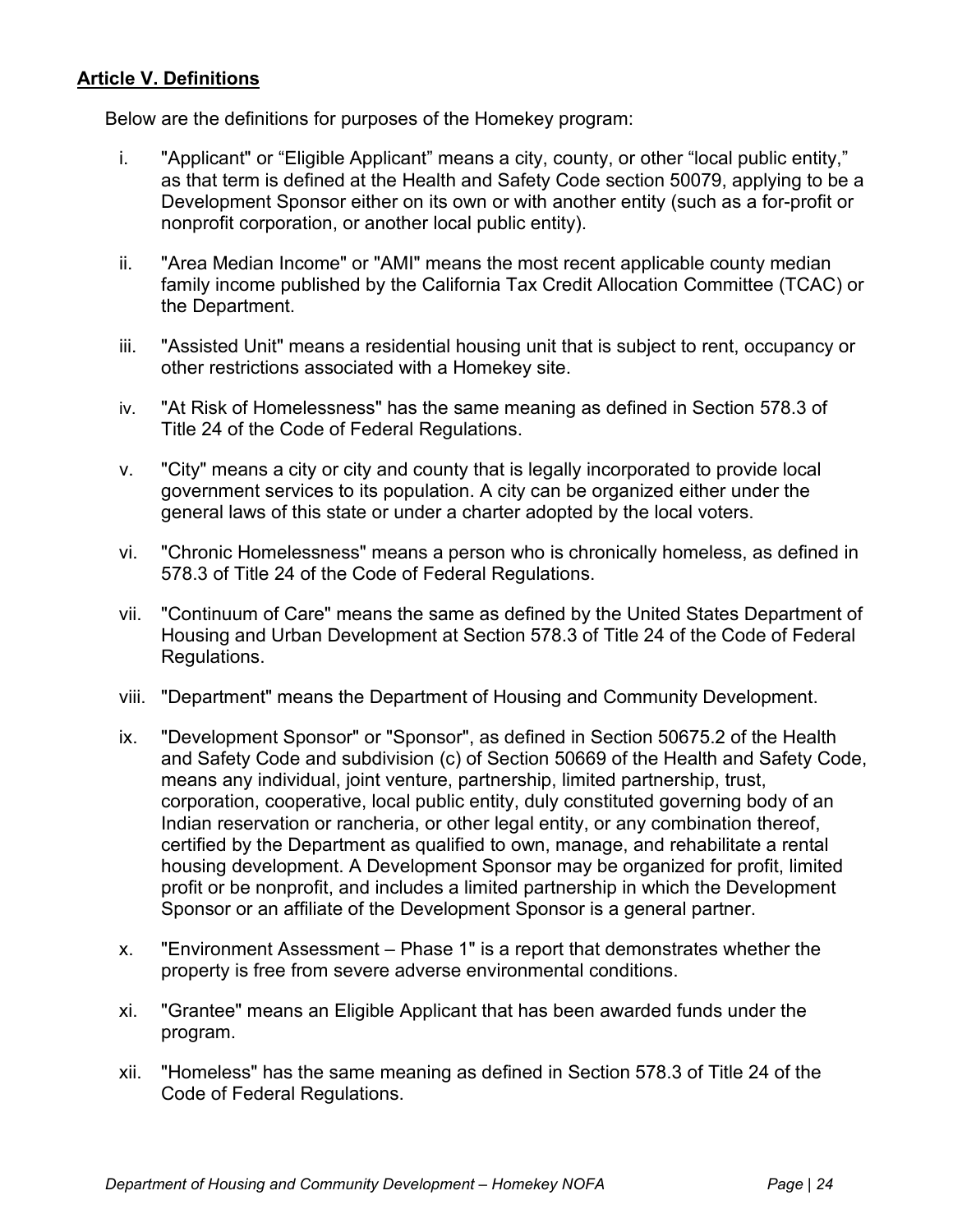- xiii. "Housing First" has the same meaning as in Welfare and Institutions Code Section 8255, including all of the core components listed therein.
- xiv. "HUD" means the U.S. Department of Housing and Urban Development.
- xv. "Interim Housing" Transitional Housing" or "Congregate Shelter" means any facility whose primary purpose is to provide a temporary shelter for the Homeless in general or for specific populations of the Homeless, and which does not require occupants to sign leases or occupancy agreements.
- xvi. "Local Public Entity" means any county, city, city and county, the duly constituted governing body of an Indian reservation or rancheria, tribally designated housing entity as defined in Section 4103 of Title 25 of the United States Code and Section 50104.6.5, redevelopment agency organized pursuant to Part 1 (commencing with Section 33000) of Division 24, or housing authority organized pursuant to Part 2 (commencing with Section 34200) of Division 24, and also includes any state agency, public district, or other political subdivision of the state, and any instrumentality thereof, that is authorized to engage in or assist in the development or operation of housing for persons and families of low or moderate income. "Local public entity" also includes two or more local public entities acting jointly.
- xvii. "NOFA" means a Notice of Funding Availability.
- xviii. "Permanent Supportive Housing" has the same meaning as "supportive housing," as defined in Section 50675.14 of the Health and Safety Code, except that "Permanent Supportive Housing" shall include associated facilities if used to provide services to housing residents.
- xix. "Permanent Housing" means a housing unit where the landlord does not limit length of stay in the housing unit, the landlord does not restrict the movements of the tenant, and the tenant has a lease and is subject to the rights and responsibilities of tenancy.
- xx. "Project" means a multifamily structure or set of structures providing housing with common financing, ownership, and management.
- xxi. "Program Award" means the portion of program funds available for a Grantee to expend toward eligible program uses.
- xxii. "Point-in-Time Count" means a count of sheltered and unsheltered Homeless persons on a single night conducted by Continuums of Care as prescribed by HUD.
- xxiii. "Rural Area" means an area defined in Health and Safety Code section 50199.21.
- xxiv. "Target Population" means members of the target population identified in Health and Safety Code section 50675.1.1(a) are individuals and families who are experiencing homelessness or who are at risk of homelessness defined in Section 578.3 of Title 24 of the Code of Federal Regulation and who are impacted by the COVID-19 pandemic.
- xxv. "Unit" means a residential unit that is used as a primary residence by its occupants, including individual units within the Project.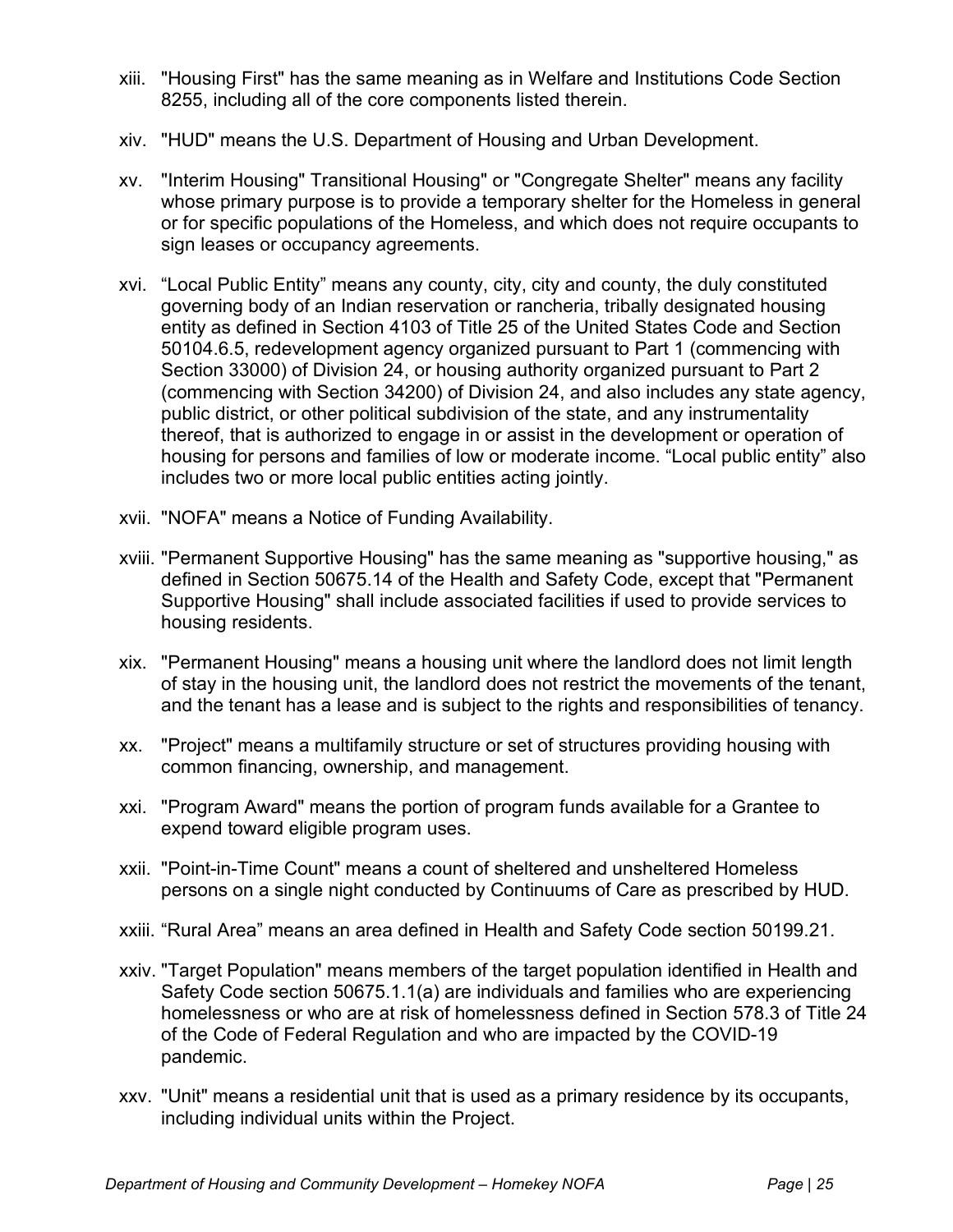## Section 600. Insurance Requirements

## i. Commercial general liability

Local public entities shall maintain general liability on an occurrence form with limits not less than \$1,000,000 per occurrence and \$2,000,000 aggregate for bodily injury and property damage liability. The policy shall include coverage for liabilities arising out of premises, operations, independent contractors, products, completed operations, personal and advertising injury, and liability assumed under an insured agreement. This insurance shall apply separately to each insured against which claim is made, or suit is brought subject to the local public entity's limit of liability. **The policy must name the State of California and the Department of Housing and Community Development, as well as the respective appointees, officers, agents, and employees of each, as additional insureds, but only with respect to work performed under the contract.** 

**If available in the open market at a reasonable cost, the policy shall also include an endorsement for physical abuse and child/sexual molestation coverage.** Coverage shall include actual or threatened physical abuse, mental injury, sexual molestation, negligent hiring, employment, supervision, investigation, reporting to proper authorities, and retention of any person for whom the local public entity is responsible. This insurance shall apply separately to each insured against which claim is made, or suit is brought subject to the local public entity's limit of liability. Coverage shall include the cost of defense and the cost of defense shall be provided outside the coverage limit.

### **If available in the open market at a reasonable cost, the policy shall also include an endorsement for assault and battery.**

ii. Automobile liability

Local public entity shall maintain motor vehicle liability with limits not less than \$1,000,000 combined single limit per accident. Such insurance shall cover liability arising out of a motor vehicle including owned, hired, and non-owned motor vehicles. **The policy must name the State of California and the Department of Housing and Community Development, as well as the respective appointees, officers, agents, and employees of each, as additional insureds, but only with respect to work performed under the contract.** 

If local public entity will not have any commercially owned vehicles used during the life of the Standard Agreement, by signing the Standard Agreement, the local public entity certifies that the local public entity and any employees, subcontractors or servants possess valid automobile coverage in accordance with California Vehicle Code sections 16450 to 16457, inclusive. The Department reserves the right to request proof at any time.